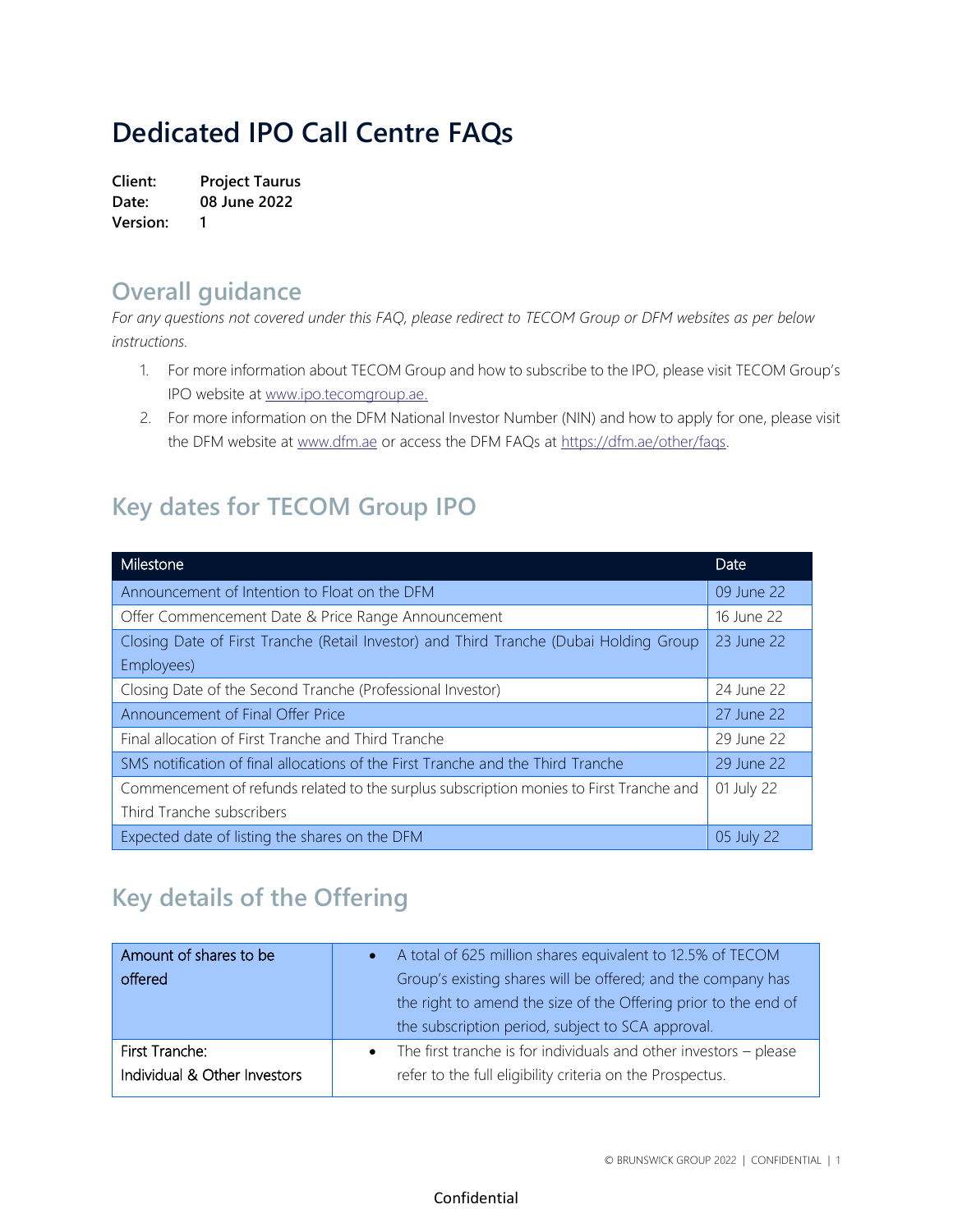| Subscription period:<br>16 June - 23 June 2022 | A total of 56.25 million shares will be offered to the Public or an<br>$\bullet$<br>equivalent of 9% of the Total Offering.<br>Minimum application of AED 5,000.<br>$\bullet$<br>Any additional increments are at least AED 1,000.<br>$\bullet$<br>Each subscriber will have a guaranteed minimum allocation of<br>$\bullet$<br>1,000<br>There is no maximum application The subscription is open from<br>$\bullet$<br>16 June to 23 June 2022. |
|------------------------------------------------|-------------------------------------------------------------------------------------------------------------------------------------------------------------------------------------------------------------------------------------------------------------------------------------------------------------------------------------------------------------------------------------------------------------------------------------------------|
| Second Tranche:                                | The second tranche is specifically for qualified investors<br>$\bullet$                                                                                                                                                                                                                                                                                                                                                                         |
| <b>Qualified Investors</b>                     | (institutions and High net-worth individuals)                                                                                                                                                                                                                                                                                                                                                                                                   |
|                                                | A total of 562.5 million shares will be offered or an equivalent<br>$\bullet$                                                                                                                                                                                                                                                                                                                                                                   |
|                                                | of 90% of the total Offering                                                                                                                                                                                                                                                                                                                                                                                                                    |
| Subscription period:                           | Minimum application of AED 5 million<br>$\bullet$                                                                                                                                                                                                                                                                                                                                                                                               |
| 16 June - 24 June 2022                         | There is no maximum application or nor guarantee.<br>$\bullet$<br>The subscription is open from 16 June to 24 June 2022.<br>$\bullet$                                                                                                                                                                                                                                                                                                           |
| Third Tranche:                                 | The third (and final tranche) is for TECOM Group Eligible<br>$\bullet$                                                                                                                                                                                                                                                                                                                                                                          |
|                                                | Employees                                                                                                                                                                                                                                                                                                                                                                                                                                       |
| Dubai Holding Group Eligible                   | A total of 6.25 million shares will be offered or equivalent to 1%<br>$\bullet$                                                                                                                                                                                                                                                                                                                                                                 |
| Employees                                      | of the total Offering                                                                                                                                                                                                                                                                                                                                                                                                                           |
|                                                | Minimum application of AED 5,000<br>$\bullet$                                                                                                                                                                                                                                                                                                                                                                                                   |
| Subscription period:                           | Any additional increments are at least AED 1,000.<br>$\bullet$                                                                                                                                                                                                                                                                                                                                                                                  |
| 16 June - 23 June 2022                         | Each subscriber will have a guaranteed minimum allocation of                                                                                                                                                                                                                                                                                                                                                                                    |
|                                                | 1,000                                                                                                                                                                                                                                                                                                                                                                                                                                           |
|                                                | There is no maximum application                                                                                                                                                                                                                                                                                                                                                                                                                 |
|                                                | The subscription is open from 16 June to 23 June 2022.                                                                                                                                                                                                                                                                                                                                                                                          |

## **FAQs**

## **General Overview of TECOM Group**

## 1. What is TECOM Group?

TECOM Group PJSC ("TECOM Group" or "Group") has been developing strategic, sector-focused business districts across the emirate of Dubai since 1999. As part of Dubai Holding, TECOM Group is committed to enabling Dubai's economic diversification and development, attracting leading corporations, entrepreneurs, and specialised talent.

The TECOM Group portfolio consists of ten business districts strategically located across Dubai catering to six vital knowledge-based economic sectors including design, education, manufacturing, media, science, and technology. The Group provides a varied and tailor-made portfolio which includes offices, co-working spaces, warehouses, as well as land lease, to over 7,800 customers. It also provides industry specialised facilities including media production facilities, laboratories, higher education campuses. In total TECOM Group's land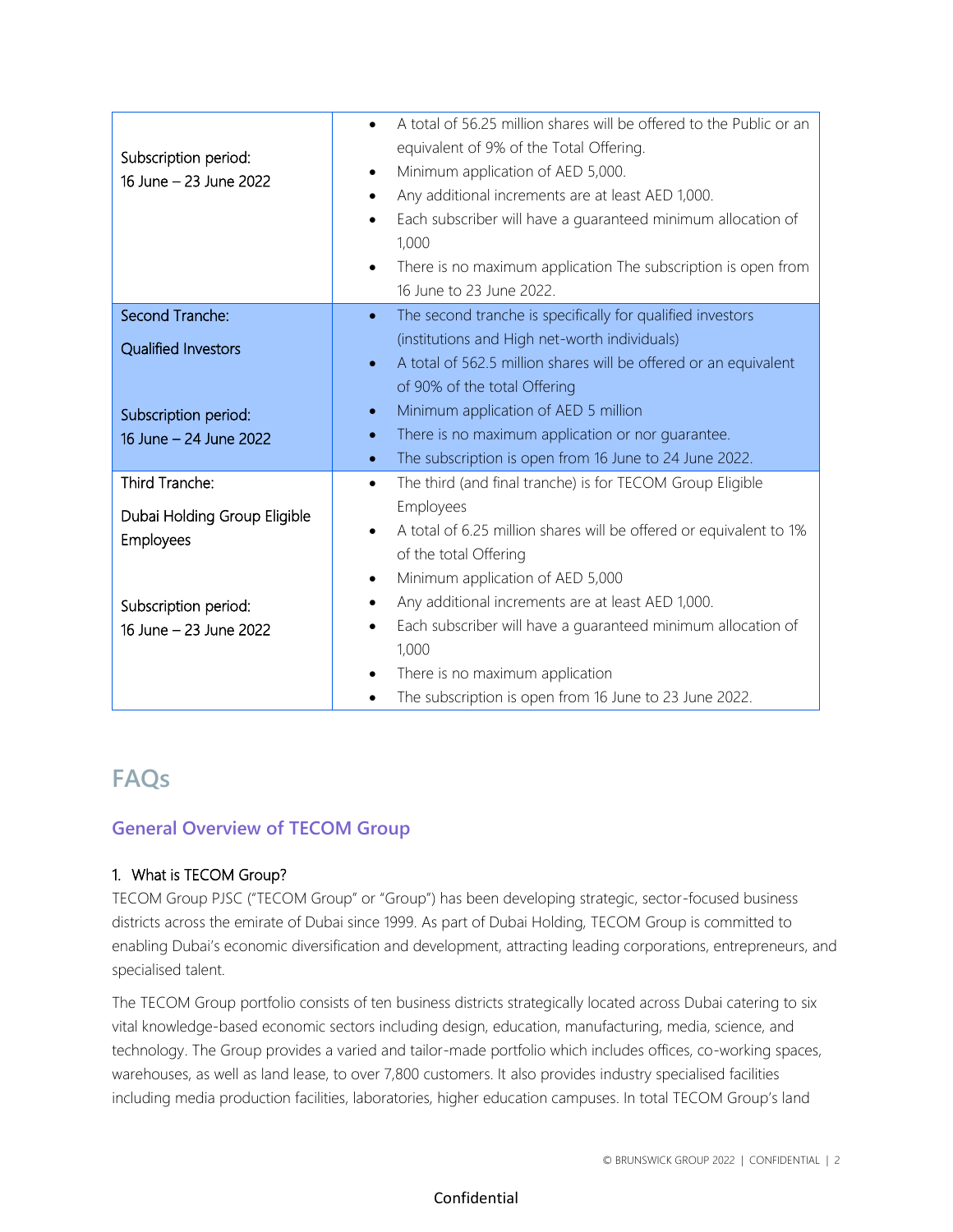properties cover a total of 164.8 million square feet, consisting of 124.4 million square feet of land leases and 40.4 million square feet of land bank.

TECOM Group offers additional value-added services to deliver a competitive and attractive environment for businesses and entrepreneurs to thrive in and to facilitate engagement between the districts' community members. Government and corporate services are made available through an integrated smart services platform, "axs", enhancing ease of doing business and providing community members with a seamless experience. in5, its enabling platform for entrepreneurs and start-ups, offers innovation centres supporting tech, media, and design start-ups and SMEs. Its future-focused co-working spaces D/Quarters provide tenants with stimulating work environments and the "GoFreelance" package also serves approximately 2,400 freelance talents.

For further information regarding TECOM Group, visit [www.ipo.tecomgroup.ae.](http://www.dewa.gov.ae/ipo)

## 2. Who owns TECOM Group?

DHAM LLC (the Selling Shareholder, also referred to as Dubai Holding Asset Management or DHAM) is the majority shareholder of TECOM Group. DHAM is a Dubai Holding company and aims to elevate the city's position as a global centre for business, tourism, and leisure, and enrich the living experience for residents within a range of prime destinations and communities.

## 3. What are the business districts in TECOM Group's portfolio?

TECOM Group operates ten business districts in strategic locations across Dubai, which have been purposely designed to create industry-specific and vibrant ecosystems for the technology, media, education, science, design, and manufacturing sectors:

- Dubai Internet City, tech sector [insert [link\]](https://dic.ae/)
- Dubai Media City, media sector [insert [link\]](https://dmc.ae/)
- Dubai Knowledge Park, education sector [insert [link\]](https://dkp.ae/)
- Dubai Outsource City, tech sector [insert [link\]](https://dubaioutsourcecity.ae/)
- Dubai Production City, media sector [insert [link\]](https://dpc.ae/)
- Dubai Industrial City, manufacturing sector [insert [link\]](https://dubaiindustrialcity.ae/)
- Dubai Studio City, media sector [insert [link\]](https://dubaistudiocity.ae/)
- Dubai Science Park, science sector [insert [link\]](https://dsp.ae/)
- Dubai International Academic City, education sector [insert [link\]](https://diacedu.ae/)
- Dubai Design District, design sector [insert [link\]](https://dubaidesigndistrict.com/)

For further information regarding TECOM Group's portfolio, visit [www.ipo.tecomgroup.ae.](http://www.dewa.gov.ae/ipo)

## 4. Who are TECOM Group's customers?

TECOM Group considers its tenants and customers to be its business partners, dedicated to the common aim of realising Dubai's economic aspiration to establish the Dubai Emirate as a global hub for business and commerce. TECOM Group's business partners include global and regional companies, SMEs, start-ups, entrepreneurs and freelancers.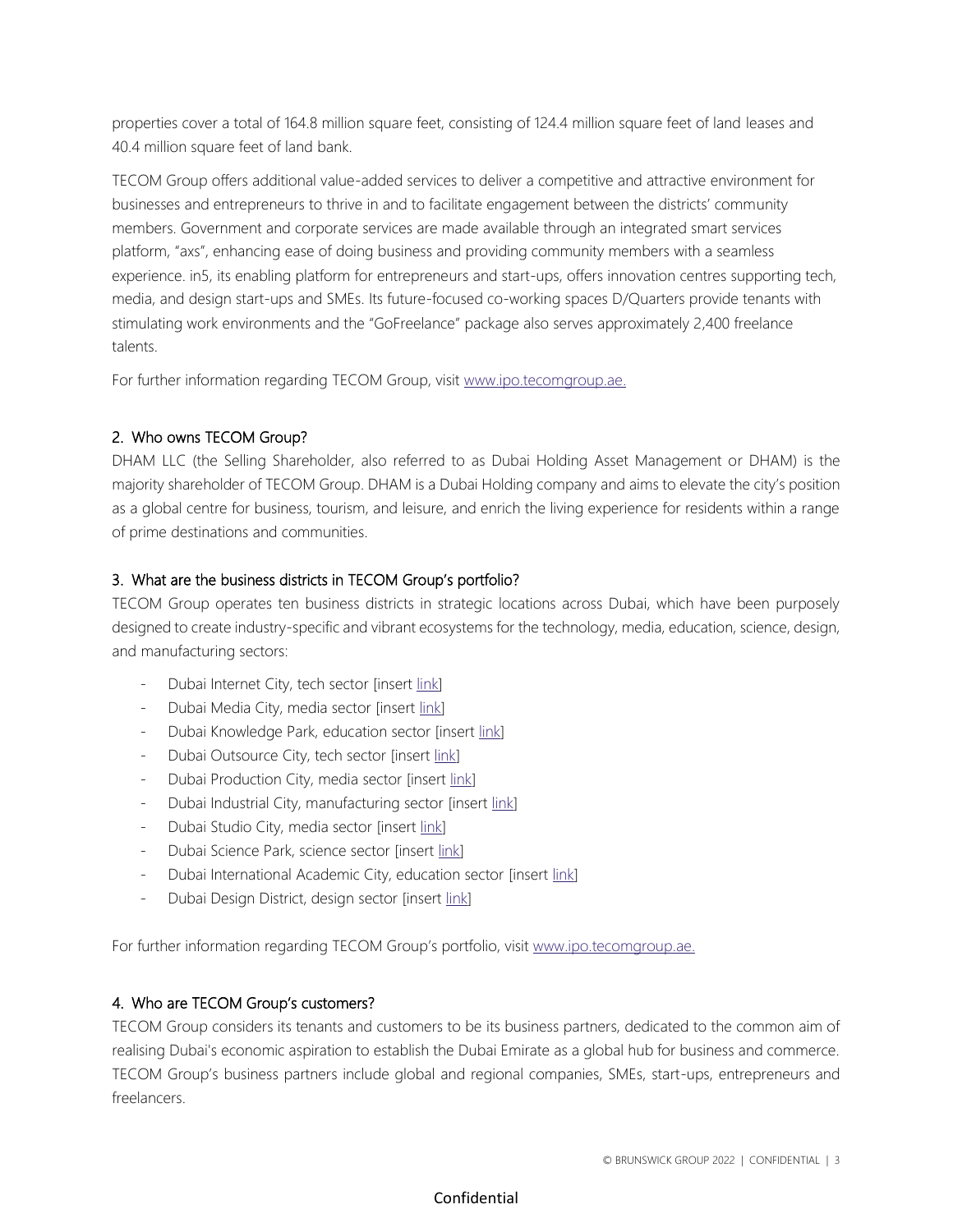For more than two decades, TECOM Group has leveraged distinctive know-how in developing exclusive projects for strategic tenants according to their specifications. Since 2016, TECOM Group has delivered such projects for SAP, Samsung, Huawei, MasterCard and the University of Wollongong, University of Birmingham, Firmenich and Himalaya, which remain long-term tenants within its communities to this day. These developments are already fully contracted, provide highly visible income streams, and reinforce the Group's financial profile.

For further information regarding TECOM Group's customers, visit [www.ipo.tecomgroup.ae.](http://www.dewa.gov.ae/ipo)

## 5. How has TECOM Group been performing financially?

For further information regarding TECOM Group's financial performance, you can download the Prospectus at [www.ipo.tecomgroup.ae.](http://www.dewa.gov.ae/ipo)

## 6. How is TECOM Group committed to Environmental, Social and Corporate Governance (ESG)?

For further information regarding TECOM Group's ESG commitment, visit [www.ipo.tecomgroup.ae.](http://www.dewa.gov.ae/ipo)

#### 7. How is TECOM Group going to grow the business?

For further information regarding TECOM Group's growth strategy, you can download the Prospectus at [www.ipo.tecomgroup.ae.](http://www.dewa.gov.ae/ipo)

## **IPO & Transaction**

#### 1. Which exchange is TECOM Group listing on?

TECOM Group will be listing its shares on the Dubai Financial Market (DFM).

#### 2. Who is selling the shares?

The offering is 100% secondary with DHAM LLC being the Selling Shareholder (also referred to as Dubai Holding Asset Management or DHAM)

#### 3. How many shares are being sold?

A total of 625 million shares equivalent to 12.5% stake in TECOM Group is being offered. The Company however reserves the rights to amend the size of the Offering at any time prior to the end of the subscription, subject to SCA approval. In any case, DHAM LLC (the Selling Shareholder also referred to as Dubai Holding Asset Management or DHAM) will not hold less than 85% of TECOM Group.

## 4. Why should I invest in TECOM Group?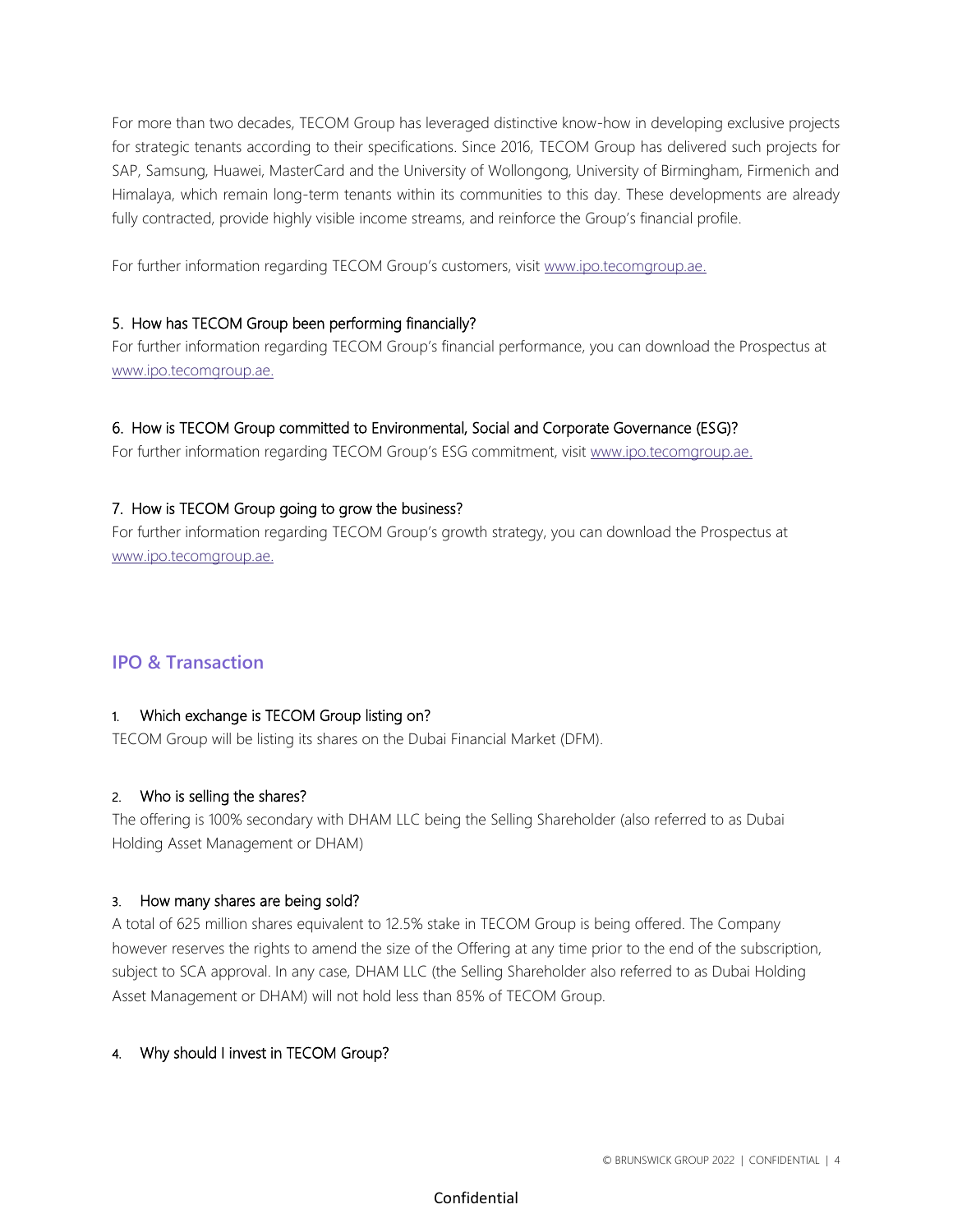Before making an informed investment decision, including an assessment of the investment risks, please familiarise yourself with TECOM Group and its initial public offering and read the Prospectus in full as made available at [www.ipo.tecomgroup.ae.](http://www.dewa.gov.ae/ipo)

#### 5. Is TECOM Group's IPO Shari'a-compliant?

The Internal Sharia Supervision Committees of Emirates NBD Bank PJSC and First Abu Dhabi Bank PJSC have issued (or are expected to issue) pronouncements confirming that, in their view, the Offering is compliant with Shariah principles. Investors may not rely on these pronouncements and should undertake their own due diligence to ensure that the Offering is Shariah compliant for their own purposes.

## 6. What is the dividend policy? Is the dividend guaranteed?

TECOM Group intends to adopt a semi-annual dividend distribution policy to pay dividends in cash after the Offering in October and April of each year. This dividend policy is designed to reflect the Group's expectation of strong cash flow and expected long term earnings potential while allowing the Group to retain sufficient capital to fund ongoing operating requirements and continued investment for long term growth.

The Group expects to pay a dividend amount of AED 800 million per annum over the next 3 years (through to October 2025). It expects to pay the first interim dividend distribution of AED 200 million in October 2022 and expects to pay the second interim dividend distribution of AED 200 million in April 2023, which payments collectively pertain to the performance of the Group in the second half of 2022. All decisions related to distribution of dividend will be subject to General Assembly approval.

## **How to invest**

## 7. Who is eligible to subscribe to the IPO?

The IPO has been structured around three tranches as defined below.

Please note that any and every subscriber must hold a DFM NIN and a bank account number in order to be eligible to apply for Offer Shares, irrespective of the tranche they subscribe through.

I am going to summarise each tranche, but we ask you to please read the Prospectus in full as made available here [www.ipo.tecomgroup.ae](http://www.dewa.gov.ae/ipo) for the full criteria detail.

The first tranche is for "retail" investors. These are natural persons who have a bank account and a DFM Investor Number. There are no citizenship or resident requirement.

The second tranche is for "qualified" investors. There is a long list of criteria, and we urge you to read the Prospectus in full as made available here [www.ipo.tecomgroup.ae](http://www.dewa.gov.ae/ipo) for the full list.

The third, and final tranche, is exclusively for Dubai Holding Group Eligible Employees. The criterion for this tranche is the same as the first tranche – you must have a bank account and a DFM Investor Number.

## 8. Can any employee of Dubai Holding / TECOM Group participate under the Third Tranche?

Any individual who has a bank account and does not participate in the First Tranche nor the Second Tranche and who are Dubai Holding Group Eligible Employees and whose details have been shared by the Company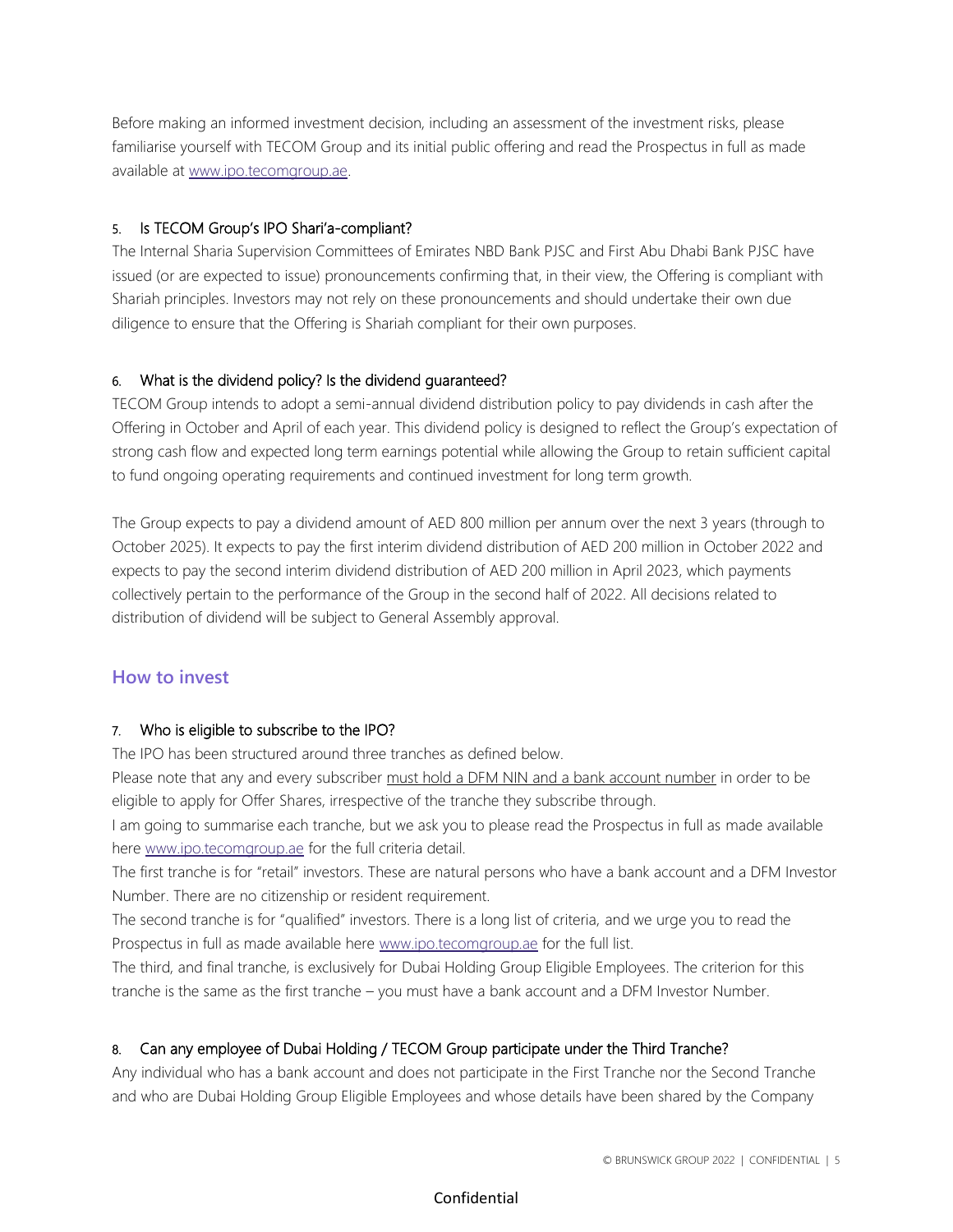with the Lead Receiving Bank and the DFM on or before 20 June 2022 (except for any person who is resident in the United States within the meaning of the US Securities Act, as amended) can subscribe through the Third Tranche.

## 9. When can I invest in TECOM Group and when do subscriptions close?

Subscriptions open on 16 June 2022 and will close, for UAE Retail investors investing through the First Tranche on 23 June 2022.

The final pricing will be announced on 27 June 2022 and a notification regarding the final allocation will be sent to all investors via SMS by 30 June 2022.

TECOM Group expects to complete its listing on the DFM in early July 2022.

## 10. How can I subscribe to shares in TECOM Group's IPO?

- 1. Make sure you have your DFM National Investor Number (NIN). If you don't have a NIN, you can register for one instantly through eServices at www.dfm.ae or on the DFM Smart Services app.
- 2. Familiarise yourself with TECOM Group and its initial public offering (IPO) to make an informed investment decision by visiting www.ipo.tecomgroup.ae and reading the Prospectus.
- 3. If you have decided that you would like to invest, you can do so by reaching out to DFM or one of the following Banks, either by visiting a branch or going through their e-subscription process:

| <b>Receiving</b><br><b>Bank</b> | <b>E-Subscription Process</b>                                                                                                                                                                                                                                                                                                                                                                                                                                                                                                                                                                                           | Call Centre                                   |
|---------------------------------|-------------------------------------------------------------------------------------------------------------------------------------------------------------------------------------------------------------------------------------------------------------------------------------------------------------------------------------------------------------------------------------------------------------------------------------------------------------------------------------------------------------------------------------------------------------------------------------------------------------------------|-----------------------------------------------|
| <b>ENBD</b>                     | <b>ENBD Account holders</b><br>Account holders with Emirates NBD can subscribe via the bank's<br>online internet banking and mobile application channel as well<br>as through ATMs. Eligible persons can access ENBD ATMs with<br>their debit card, and online banking or mobile application using<br>their relevant username and password (as is customary with<br>these channels). This will be deemed sufficient for the purposes<br>of identification and accordingly the supporting documentation<br>in relation to application set out elsewhere in this Prospectus will<br>not apply to electronic applications. | 800 TECOM<br><b>IPO</b><br>(800 83266<br>476) |
|                                 | Non-ENBD account holders<br>Subscribers without an ENBD account, who are either in the UAE<br>or outside the UAE, can subscribe through dedicated IPO<br>website https://IPO.EmiratesNBD.com and pay through Online<br>Banking via UAE Central Bank Payment Gateway ("PGS") or<br>through UAE Central Bank Fund Transfer ("FTS") or SWIFT.                                                                                                                                                                                                                                                                              |                                               |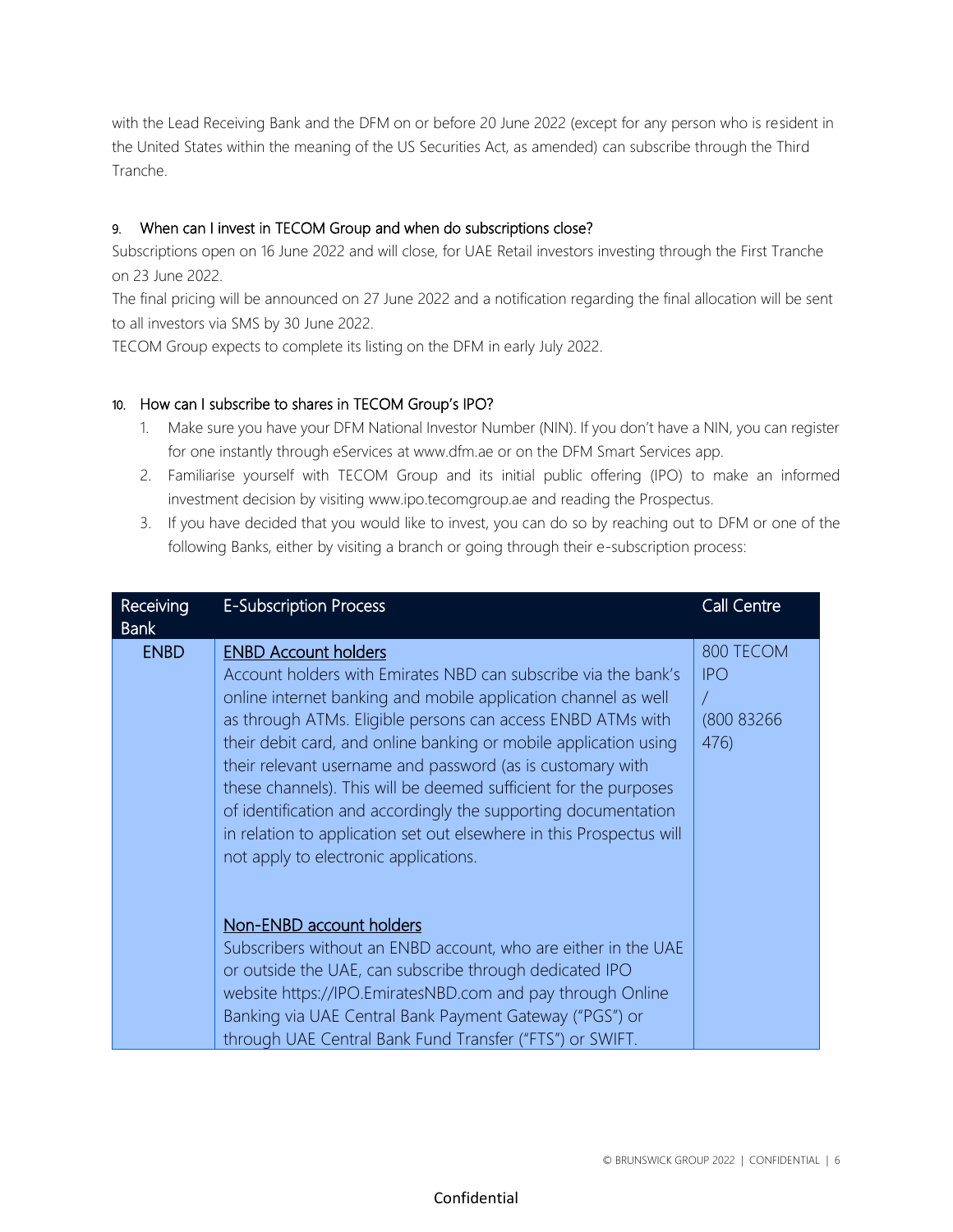| Emirates<br>Islamic | Account holders with Emirates Islamic can subscribe via the<br>bank's online internet banking channel as well as through ATMs<br>& Mobile application. Eligible persons can access the ATMs<br>using their debit card, and internet banking accounts with their<br>username and password (as is customary with electronic<br>banking channels). This will be deemed sufficient for the<br>purposes of identification with regard to their subscriptions.<br>Please note that non-Emirates Islamic customers will not be<br>eligible for subscription through Emirates Islamic's electronic<br>subscription channels.                                                                                                                                                                                                                                                                                                                                                                                                                                                                                                                                                                                                                                                                                                                                         | 800 TECOM<br><b>IPO</b><br>(800 83266<br>476) |
|---------------------|--------------------------------------------------------------------------------------------------------------------------------------------------------------------------------------------------------------------------------------------------------------------------------------------------------------------------------------------------------------------------------------------------------------------------------------------------------------------------------------------------------------------------------------------------------------------------------------------------------------------------------------------------------------------------------------------------------------------------------------------------------------------------------------------------------------------------------------------------------------------------------------------------------------------------------------------------------------------------------------------------------------------------------------------------------------------------------------------------------------------------------------------------------------------------------------------------------------------------------------------------------------------------------------------------------------------------------------------------------------|-----------------------------------------------|
| FAB                 | E-Subscription<br><b>FAB EIPO-Subscription</b><br>Access https://www.bankfab.com/en-ae/cib/iposubscription.<br>Refer to the "How to subscribe page" and follow the instructions<br>and submit subscriptions for the First Tranche.                                                                                                                                                                                                                                                                                                                                                                                                                                                                                                                                                                                                                                                                                                                                                                                                                                                                                                                                                                                                                                                                                                                           | +97126161800                                  |
| <b>ADIB</b>         | ADIB's electronic subscription channels, including online internet<br>banking, are accessible via ADIB's official website www.adib.ae<br>and mobile banking app. These are duly interfaced with the ADX<br>database and are only available to ADIB account holders.<br>ADIB account holders will access ADIB's electronic subscription<br>channels with their relevant username and password and this<br>will be deemed to be sufficient for the purposes of fulfilling the<br>identification requirements.<br>ADIB account holders complete the electronic application form<br>relevant to their tranche by providing all required details<br>including an updated ADX NIN, an active ADIB account number,<br>the amount they wish to subscribe for, and by selecting the<br>designated brokerage account.<br>By submitting the electronic subscription form, the ADIB account<br>holder accepts the Offering terms and conditions, authorizes<br>ADIB to debit the amount from the respective ADIB account and<br>to transfer the same to the IPO account in favor of the issuer<br>account held at ADIB, as detailed in the subscription application.<br>ADIB account holders with a successful subscription<br>automatically receive an acknowledgement of receipt by email<br>and have to keep this receipt until they receive the allotment<br>notice. | +9712652<br>0878                              |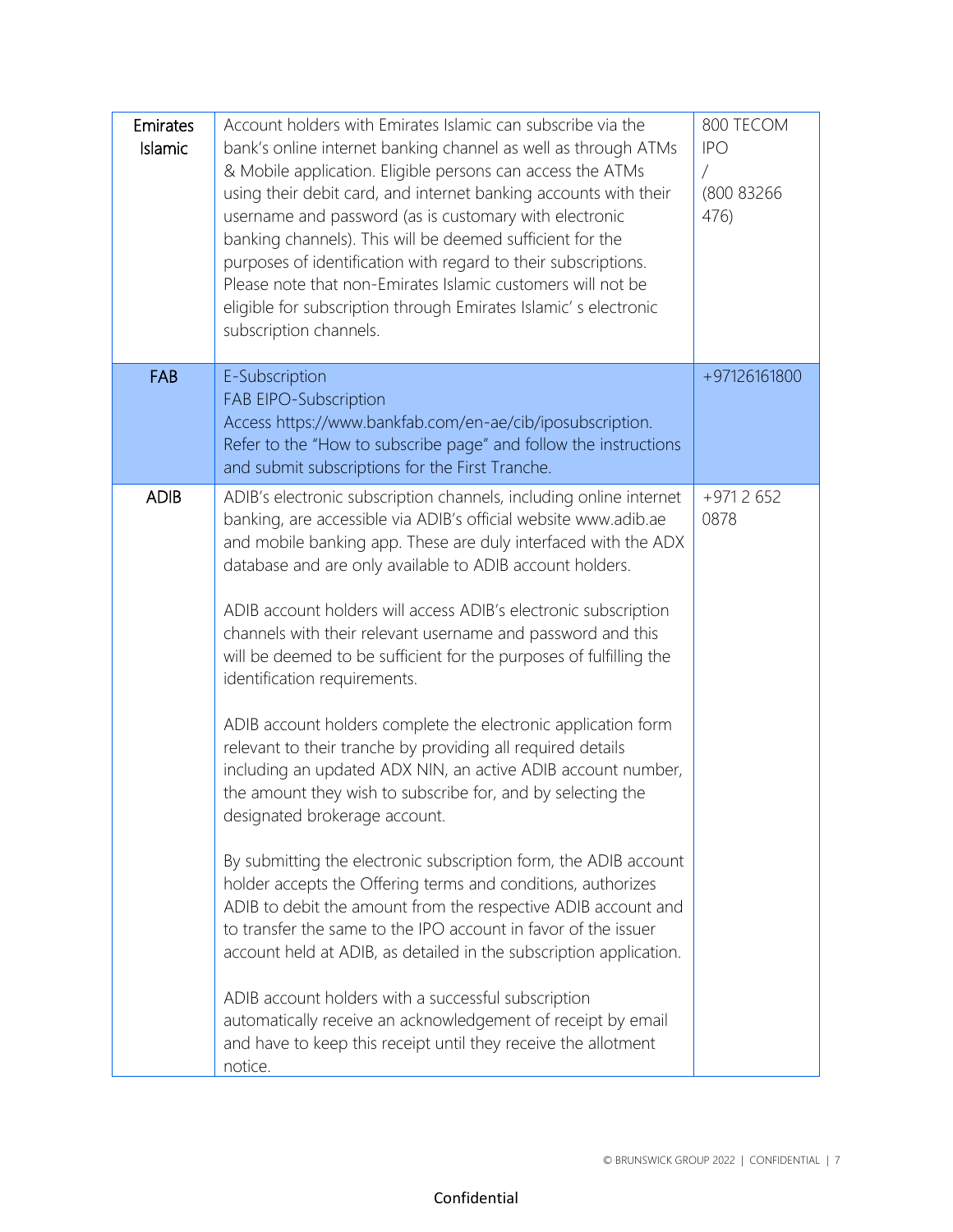| Mashreq                                      | "Mashreq Bank's Digital Journey will offer the functionality to<br>existing customers to digitally capture the IPO subscription<br>requests, generate NINs with DFM & open brokerage account<br>with Mashreq Securities.<br>This journey will be initiated in the Mashreq Digital Channel<br>through mobile banking platforms.<br>For further clarifications please refer to<br>https://mashreq.com/tecom-ipo"                                                                                                                   | 04-424-4457   |
|----------------------------------------------|----------------------------------------------------------------------------------------------------------------------------------------------------------------------------------------------------------------------------------------------------------------------------------------------------------------------------------------------------------------------------------------------------------------------------------------------------------------------------------------------------------------------------------|---------------|
| Dubai<br>Islamic<br><b>Bank</b>              | N/A                                                                                                                                                                                                                                                                                                                                                                                                                                                                                                                              | 04 - 6092222  |
| Ajman Bank                                   | Ajman Bank account holders will be able to subscribe for the<br>IPO via Online Banking and through the nominated participating<br>Branches.                                                                                                                                                                                                                                                                                                                                                                                      | 800 22        |
| Sharjah<br>Islamic<br><b>Bank</b>            | N/A                                                                                                                                                                                                                                                                                                                                                                                                                                                                                                                              | 06-5999999    |
| Commercial<br><b>Bank of</b><br><b>Dubai</b> | The IPO will be open to all CBD account holders.<br>Account holders can login top their CBD online banking portal<br>and submit their interest for the IPO. The dedicated team will<br>then contact the client and complete the requirements including<br>opening up of CBD FS brokerage account.<br>CBD will collect applications in the selected 4 branches and<br>enter them into DFM eIPO system manually.<br>CBD also has a centralized IPO Centre that will manage,<br>approve and oversee all applications on DFM system. | +9714 2121895 |

## 11. I am a former employee of Dubai Holding / TECOM Group, can I subscribe to shares?

Only current employees of Dubai Holding pertaining to one of the categories of the Dubai Holding Group Eligible Employees can invest through the Third Tranche. If you are currently employed by a company other than Dubai Holding you can participate through the First Tranche.

## 12. I am eligible to subscribe to the Third Tranche as a TECOM Group Eligible Employee, how can I subscribe?

First, ensure you have a DFM Investor Number (NIN) at hand. If you do not, you can visit the FAQs on the DFM website<http://www.dfm.ae/docs/en/faqs/eipo> where you will find several options to register.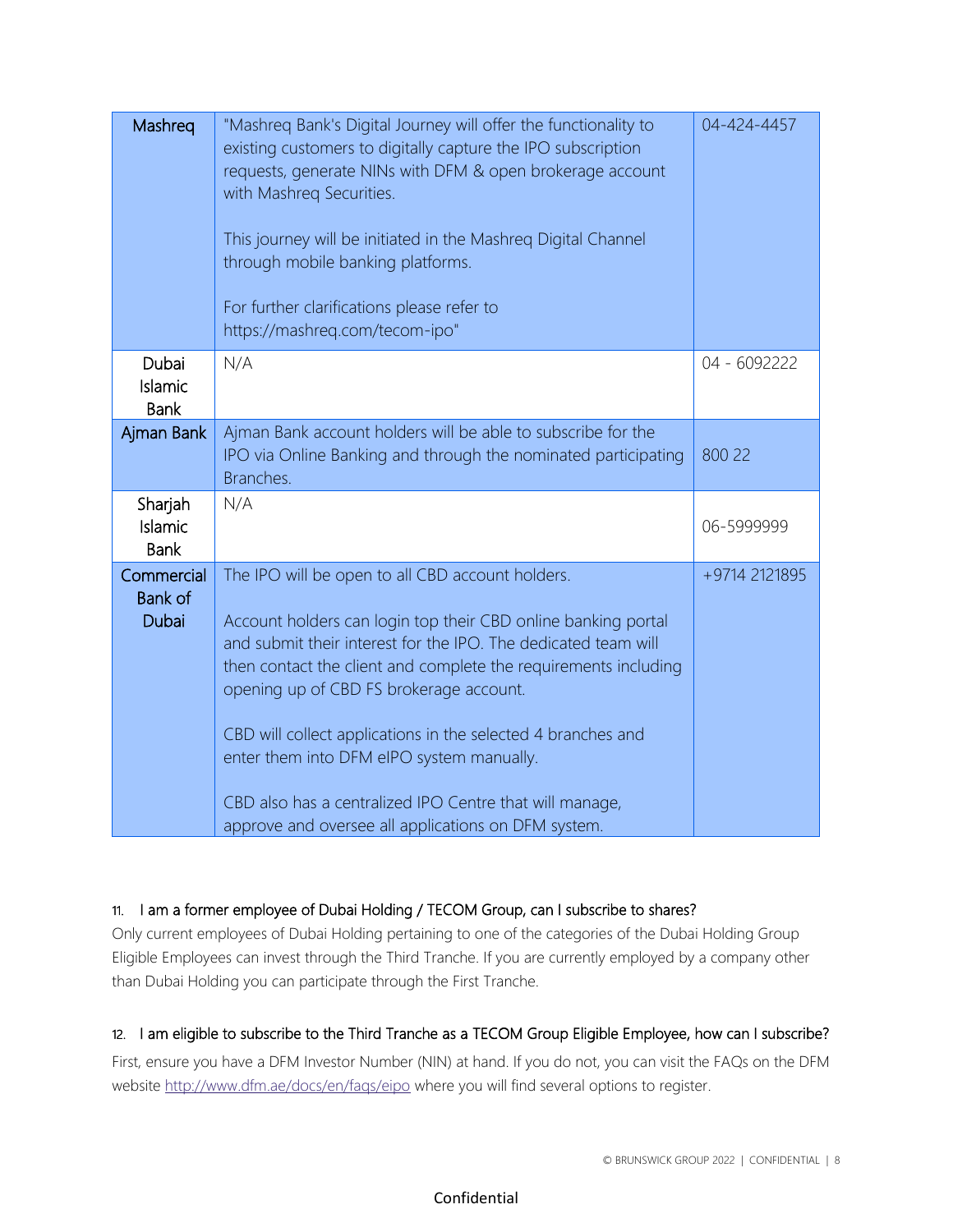Second, submit your Expression of Interest ("EOI") through the online form made available by Dubai Holding Human Capital department no later than 20 June 2022 by 12:00PM. For further information on the EOI, please contact Dubai Holding Human Capital department.

Third, subscribe to the share offering through any of the participating banks.

#### 13. What is the minimum and maximum investment I can make in TECOM Group?

The minimum application size for UAE retail subscribers including the First and Third Tranche is AED 5,000, with any additional application in increments of at least AED 1,000. There is no maximum application size.

## 14. Can I apply for shares in more than one Tranche?

Subscribers may apply for shares in only one Tranche. In the event a person applies in more than one Tranche, the Lead Receiving Bank and Receiving Banks may disregard one or both of such applications.

#### 15. Can I place multiple applications under the same Tranche?

Each subscriber in the First and Third Tranche may submit one subscription application only. In case a subscriber submits more than one application in his or her personal name or its corporate name, the Lead Receiving Banks, Receiving Banks and the Joint Lead Managers reserve the right to accept all or disqualify all or some of the Subscription Applications submitted by such Subscriber and not to allocate any Offer Shares to such Subscriber.

## 16. Will I be guaranteed to get my full subscription?

There is a guarantee of a minimum of 1,000 shares for retail investors (both for First Tranche and Third Tranche). If there is over-subscription, the retail tranche will be allocated pro-rata and you may not get your full allocation. You will be notified of your final allocation on 30 June 2022 by SMS.

Any refunds will then be processed by the relevant receiving bank by 01 July 2022.

#### 17. When is TECOM Group expected to begin trading?

TECOM Group is expected to list early July 2022.

#### 18. What is the price per share?

The final offer price and the final offering size will be announced on 27 June 2022. This is the price at which UAE retail subscribers will be allocated shares.

#### 19. What documents do I need to apply for shares?

Investors need a DFM Investor Number (NIN) to subscribe to the IPO.

## 20. How do I register for a National Investor Number (NIN) to subscribe to TECOM Group's IPO?

There are four different channels through which you can register for a DFM National Investor Number: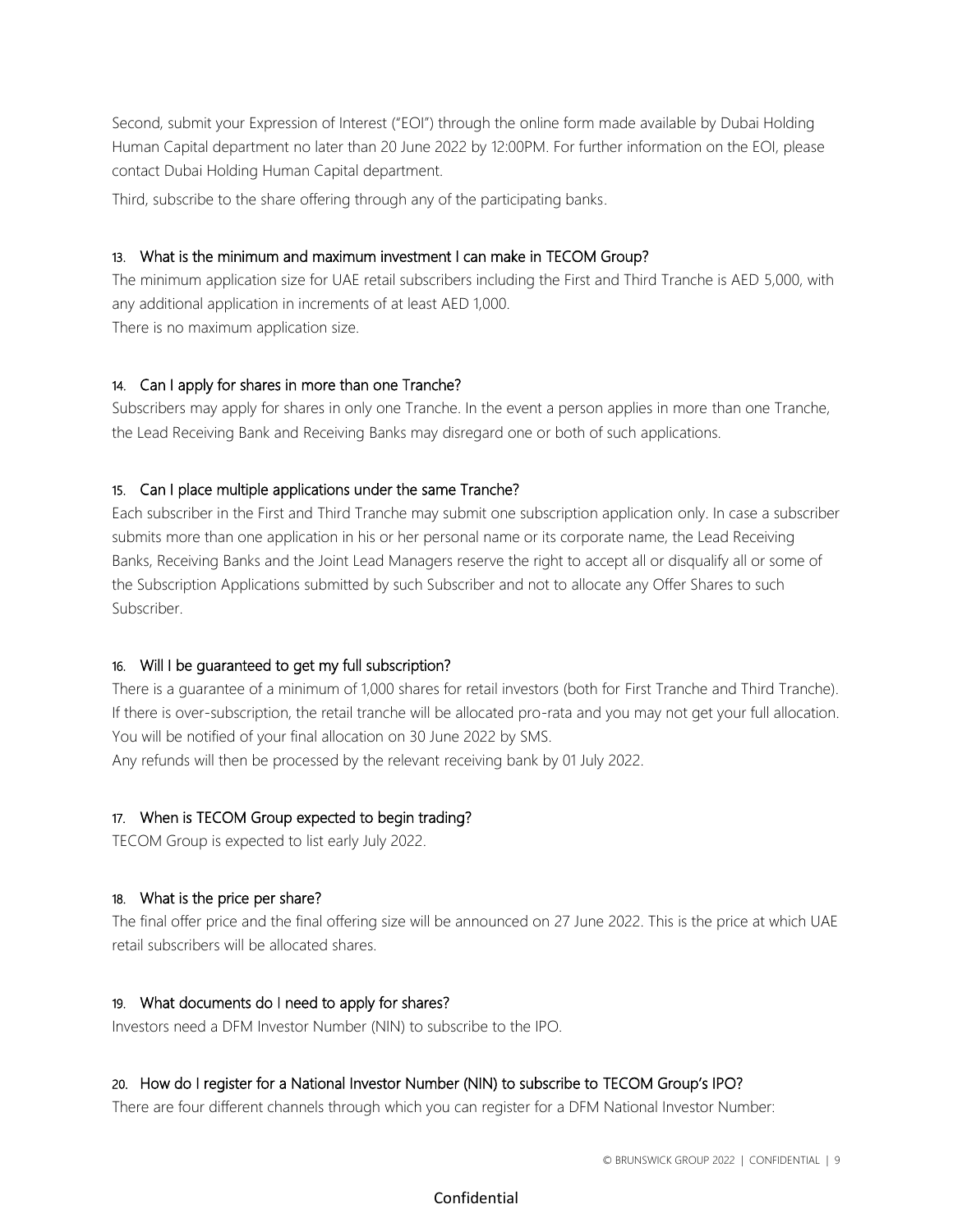- Download the DFM App
- Visit eServices at [www.dfm.ae](http://www.dfm.ae/)
- Through the CSD Desk at the DFM Trading Floor
- Through a licensed brokerage firm at the DFM.

Please refer to the DFM website for information on the process of registering for a NIN at [www.dfm.ae](http://www.dfm.ae/) or access the DFM FAQs at [https://dfm.ae/other/faqs.](https://dfm.ae/other/faqs)

## 21. Is there a fee for obtaining a DFM Investor Number (NIN)?

No, there is no fee for obtaining a DFM Investor Number (NIN).

## 22. I have lost / forgotten my DFM Investor Number (NIN), what do I do?

Please call the DFM Customer Services Affairs on +971 4 305 5555 from the mobile number you have registered with the DFM (weekdays 8am – 3pm) to receive the DFM Investor Number (NIN) immediately over the phone. Alternatively, investors can visit the Dubai CSD Desk at DFM Trading Floor, Rashid Tower, World Trade Centre, Dubai (From 08:30 to 03:00, Monday to Thursday and from 08:30 to 12:30 on Friday).

#### 23. When will I know how many shares I will receive?

A notification regarding the final allocation will be sent to all investors on 30 June 2022.

## 24. Will there be any restrictions for selling my shares following the listing?

You will be able to buy and sell TECOM Group shares following the listing, which is due to take place in early July 2022.

## 25. When is the deadline for payments?

Subscription amounts paid by way of cheque must be submitted by 1:00 p.m. on 21 June 2022. Subscription amounts paid by way of PGS, FTS and SWIFT must be submitted by 1:00 p.m. on 22 June 2022.

Subscription applications received through ATM, Internet Banking, Mobile Application & Website must be made before 1:00 p.m. on 23 June 2022.

## 26. How long will it take to process the refunds?

Within 5 working days of the allocation on 29 June 2022, the surplus subscription amounts and any earned profit resulting thereon, shall be refunded to Subscribers in the First Tranche in the First Tranche and the Third Tranche who were not allocated Offer Shares.

## 27. If I used my iVESTOR Card to subscribe, how will I get a refund if my subscription amount isn't fully allotted?

It will be refunded back to your iVESTOR Card.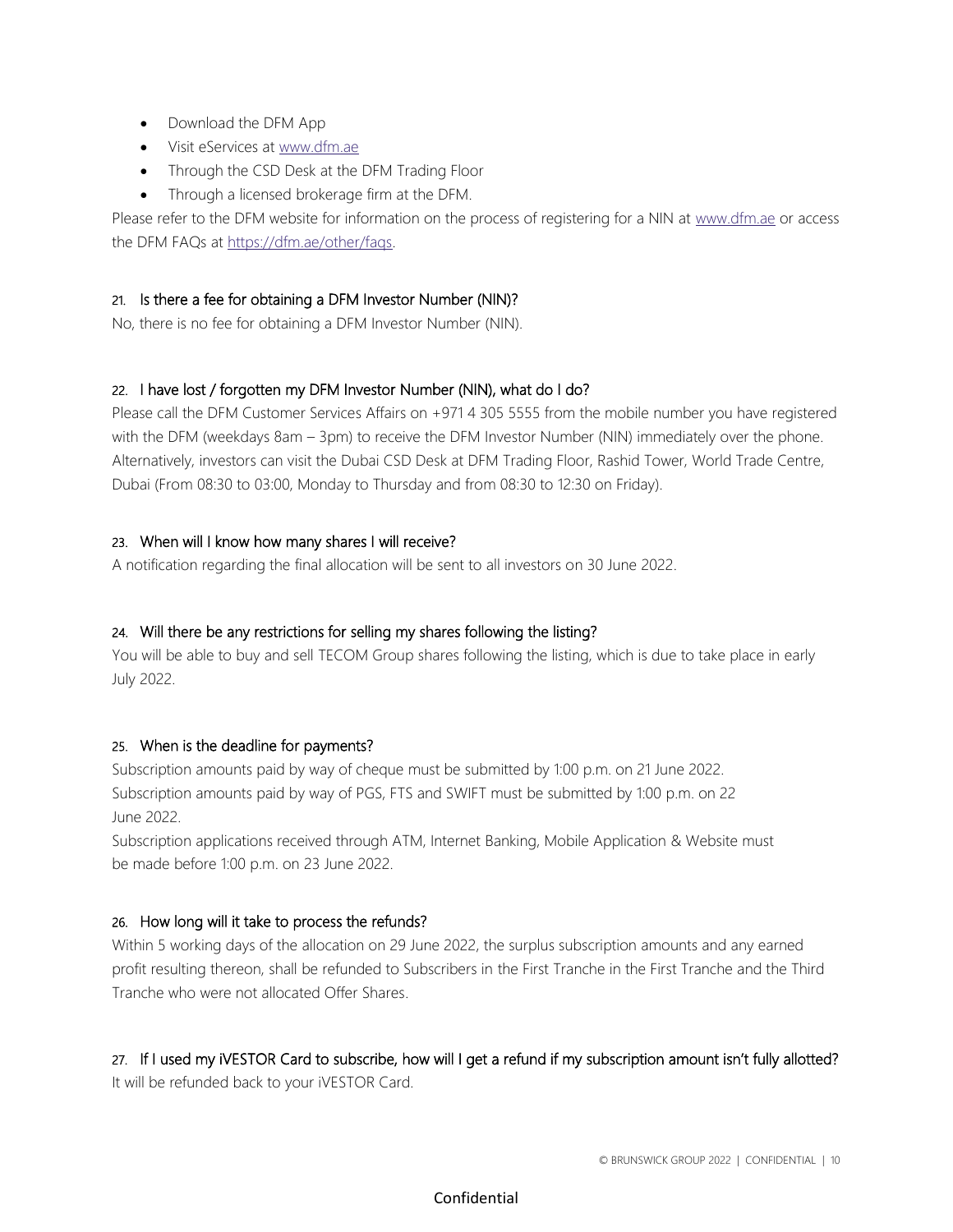## 28. Can I get financing or leverage for my IPO subscription?

Please contact your relationship manager at one of the Receiving Banks for further details.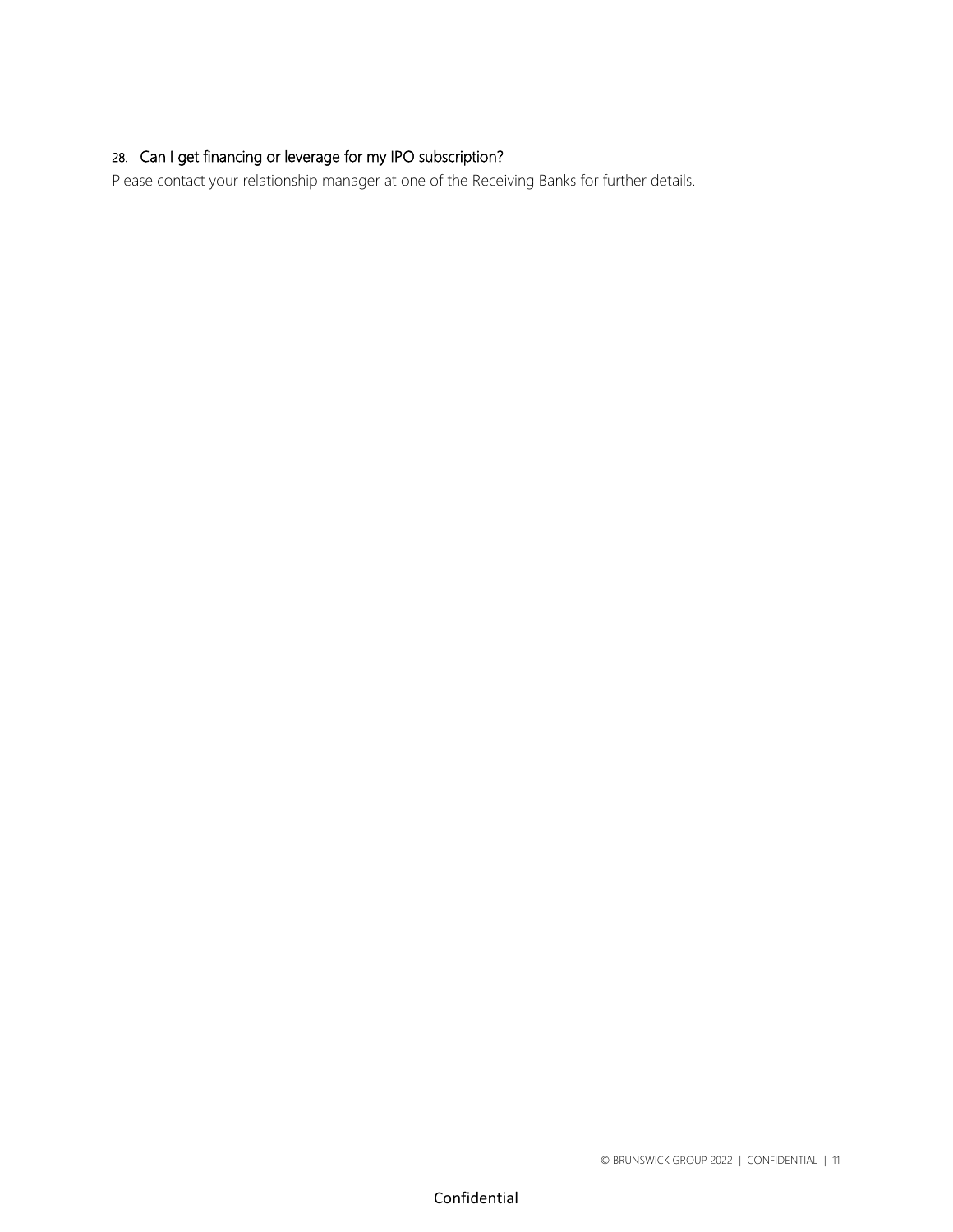## **Branch List**

## **Emirates NBD – Participating Branches**

| <b>AREA</b>  | <b>BRANCH</b>                            | Location                                                                          | <b>Working Hours</b>                          | <b>IPO Working Hours</b>                    |
|--------------|------------------------------------------|-----------------------------------------------------------------------------------|-----------------------------------------------|---------------------------------------------|
| Dubai        | Group<br>Head<br>Office<br><b>Branch</b> | Ground Floor, Emirates<br>NBD Group Head<br>Office, Baniyas Road,<br>Deira, Dubai | Monday to Friday<br>$(8:00$ AM - 3:00 PM)     | Monday to Friday<br>$(8:00$ AM - 2:00 PM)   |
| Dubai        | Jumeirah<br><b>Branch</b>                | Emirates NBD Building,<br>Al Wasl Rd Intersection,                                | Monday to Thursday<br>$(8:00$ AM - 2:00 PM)   | Monday to Thursday<br>$(8:00$ AM - 1:00 PM) |
|              |                                          | Umm Suquiem 3,<br>Jumeirah, Dubai                                                 | Friday<br>(7:30 AM - 12:15 PM)                | Friday<br>(7:30 AM - 11:15 PM)              |
|              |                                          |                                                                                   | Saturday<br>$(8:00$ AM - 2:00 PM)             | Saturday<br>$(8:00$ AM - 1:00 PM)           |
| Dubai        | Al Qusais<br><b>Branch</b>               | Damascus St, Near<br>Dubai Grand Hotel, Al                                        | Monday to Thursday<br>$(8:00$ AM - 2:00 PM)   | Monday to Thursday<br>(8:00 AM - 1:00 PM)   |
|              |                                          | Qusais, Dubai                                                                     | Friday<br>(7:30 AM - 12:15 PM)                | Friday<br>(7:30 AM - 11:15 PM)              |
|              |                                          |                                                                                   | Saturday<br>$(8:00$ AM - 2:00 PM)             | Saturday<br>(8:00 AM - 1:00 PM)             |
| Abu<br>Dhabi | Abu Dhabi<br>Main<br><b>Branch</b>       | Ground Floor, Al Neem<br>Building, Shaikh Khalifa<br>street, Abu Dhabi            | Monday to Friday<br>$(8:00$ AM - 3:00 PM)     | Monday to Friday<br>$(8:00$ AM - 2:00 PM)   |
| Abu<br>Dhabi | Electra<br>Street<br><b>Branch</b>       | Zayed The Second<br>Street, Near Electra<br>Park, Abu Dhabi                       | Monday to Saturday<br>$(8:00$ AM - $8:00$ PM) | Monday to Saturday<br>$(8:00$ AM - 1:00 PM) |
| Abu<br>Dhabi | Al Muroor<br><b>Branch</b>               | New Airport Road,<br>Muroor, Abu Dhabi                                            | Monday to Thursday<br>$(8:00$ AM - 2:00 PM)   | Monday to Thursday<br>(8:00 AM - 1:00 PM)   |
|              |                                          |                                                                                   | Friday<br>(7:30 AM - 12:15 PM)                | Friday<br>(7:30 AM - 11:15 PM)              |
|              |                                          |                                                                                   | Saturday<br>$(8:00$ AM - 2:00 PM)             | Saturday<br>(8:00 AM - 1:00 PM)             |
| Al Ain       | Al Ain<br>Main                           | Sheikh Khalifa Bin<br>Zayed St, (in front of                                      | Monday to Thursday<br>(8:00 AM - 2:00 PM)     | Monday to Thursday<br>(8:00 AM - 1:00 PM)   |
|              | <b>Branch</b>                            | Burjeel Hospital), Al Ain                                                         | Friday<br>(7:30 AM - 12:15 PM)                | Friday<br>(7:30 AM - 11:15 PM)              |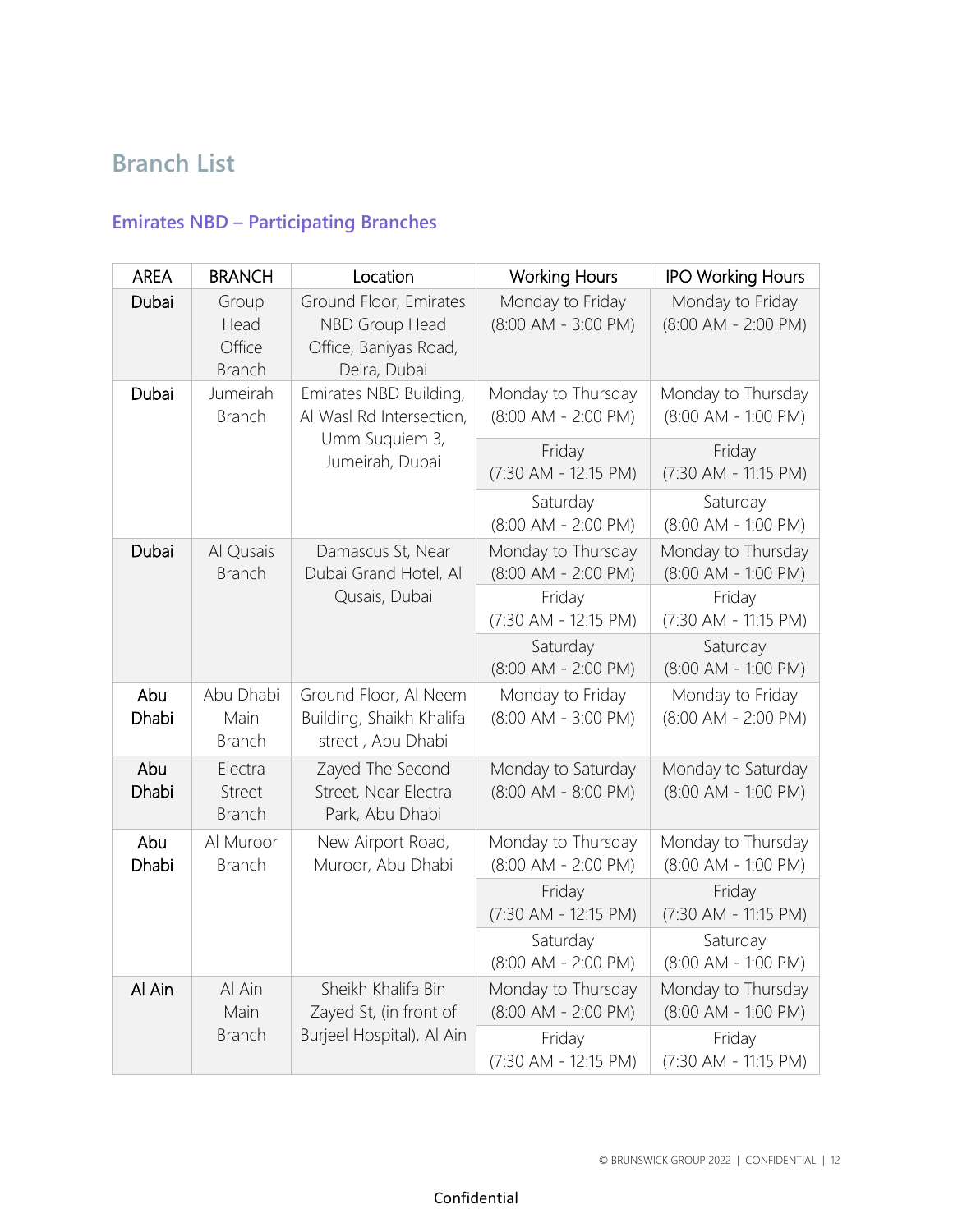|                   |                                                                                                                               |                                             | Saturday<br>$(8:00$ AM - 2:00 PM)           | Saturday<br>(8:00 AM - 1:00 PM)             |
|-------------------|-------------------------------------------------------------------------------------------------------------------------------|---------------------------------------------|---------------------------------------------|---------------------------------------------|
| Sharjah           | Sharjah<br>Ground Floor, Emirates<br>Main<br>NBD Building,<br><b>Branch</b><br>Immigration Road, Al<br>Qassimia Area, Sharjah |                                             | Monday to Thursday<br>$(8:00$ AM - 2:00 PM) | Monday to Thursday<br>$(8:00$ AM - 1:00 PM) |
|                   |                                                                                                                               |                                             | Friday<br>(7:30 AM - 11:30 AM)              | Friday<br>(7:30 AM - 11:15 PM)              |
|                   |                                                                                                                               |                                             | Saturday<br>$(8:00$ AM - 2:00 PM)           | Saturday<br>$(8:00$ AM - 1:00 PM)           |
| Ajman             | Ajman<br><b>Branch</b>                                                                                                        | Emirates NBD Building,<br>Sheikh Rashid Bin | Monday to Thursday<br>$(8.00$ AM - 2:00 PM) | Monday to Thursday<br>$(8:00$ AM - 1:00 PM) |
|                   |                                                                                                                               | Humaid St, Al Sawan,<br>Ajman               | Friday<br>(7:30 AM - 12:15 PM)              | Friday<br>(7:30 AM - 11:15 PM)              |
|                   |                                                                                                                               |                                             | Saturday<br>$(8:00$ AM - 2:00 PM)           | Saturday<br>$(8:00$ AM - 1:00 PM)           |
| Umm Al<br>Quwain  | Umm Al<br>Quwain                                                                                                              | King Faisal Road, Al<br>Raas B, Umm Al      | Monday to Thursday<br>$(8:00$ AM - 2:00 PM) | Monday to Thursday<br>(8:00 AM - 1:00 PM)   |
|                   | <b>Branch</b>                                                                                                                 | Quwain, Near Umm Al<br>Quwain Hospital, Umm | Friday<br>(7:30 AM - 12:15 PM)              | Friday<br>(7:30 AM - 11:15 PM)              |
|                   |                                                                                                                               | Al Quwain                                   | Saturday<br>$(8:00$ AM - 2:00 PM)           | Saturday<br>$(8:00$ AM - 1:00 PM)           |
| Fujairah          | Fujairah<br>Main                                                                                                              | Sheikh Hamad Bin<br>Abdullah Street, Town   | Monday to Thursday<br>$(8:00$ AM - 2:00 PM) | Monday to Thursday<br>$(8:00$ AM - 1:00 PM) |
|                   | <b>Branch</b><br>Centre 3, Fujairah,<br>Opposite Al Diar Siji                                                                 |                                             | Friday<br>(7:30 AM - 12:15 PM)              | Friday<br>(7:30 AM - 11:15 PM)              |
|                   |                                                                                                                               | Hotel, Fujairah                             | Saturday<br>$(8:00$ AM - 2:00 PM)           | Saturday<br>$(8:00$ AM - 1:00 PM)           |
| Ras Al<br>Khaimah | Ras Al<br>Khaimah                                                                                                             | Al Muntasir Road, Al<br>Mamourah Road       | Monday to Thursday<br>$(8:00$ AM - 2:00 PM) | Monday to Thursday<br>$(8:00$ AM - 1:00 PM) |
|                   | Main<br><b>Branch</b>                                                                                                         | Intersection, Ras Al-<br>Khaimah            | Friday<br>$(7:30$ AM - 12:15 PM)            | Friday<br>(7:30 AM - 11:15 PM)              |
|                   |                                                                                                                               |                                             | Saturday<br>$(8:00$ AM - 2:00 PM)           | Saturday<br>(8:00 AM - 1:00 PM)             |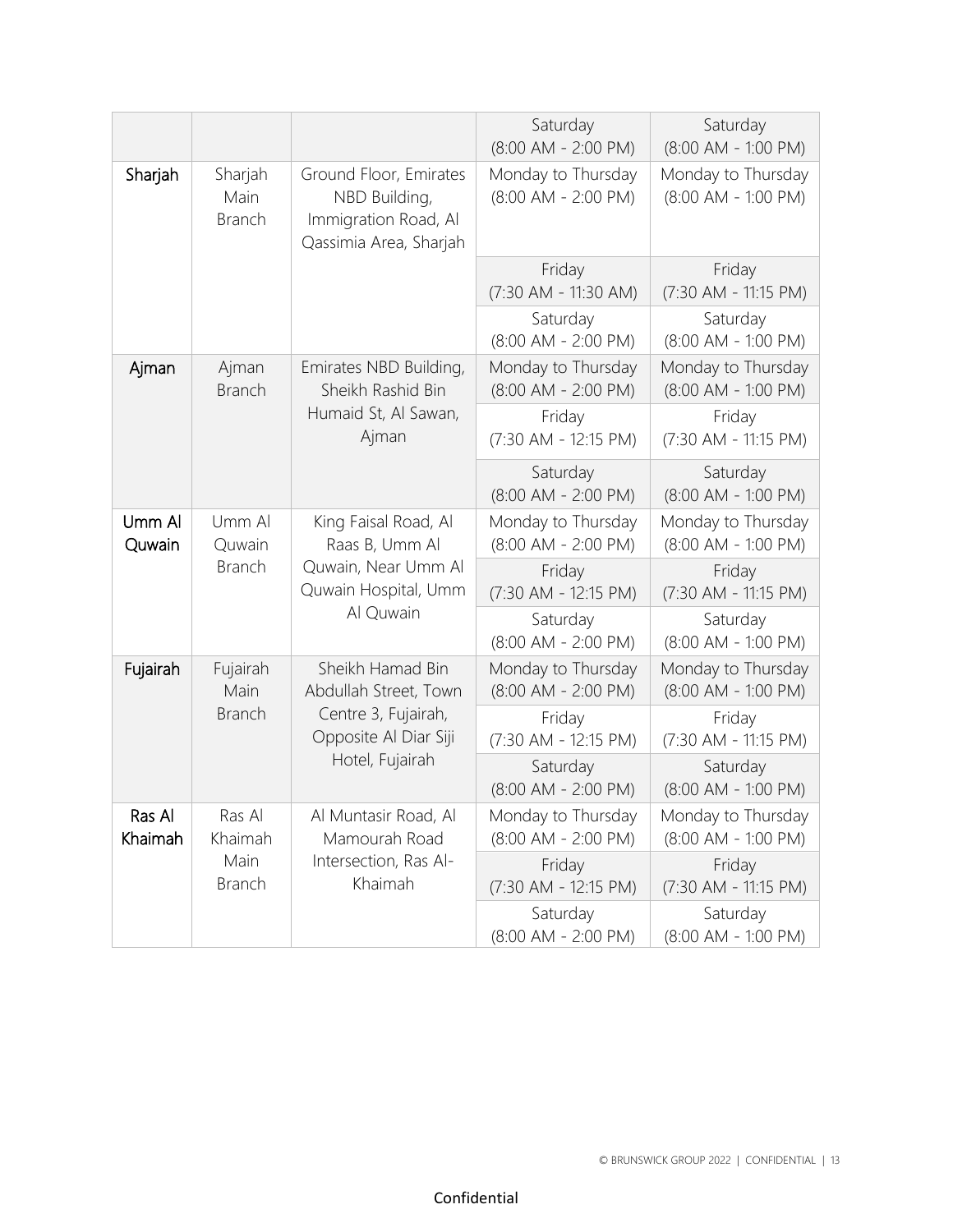## **Ajman Bank – Participating Branches**

| <b>Branch</b><br>name                | <b>Branch</b><br>Location- | <b>Customer Timing</b>                                                                                      | <b>IPO Subscription</b><br>Timings                                                                       | <b>Branch Address</b>                                                                                | Contact<br>Number |
|--------------------------------------|----------------------------|-------------------------------------------------------------------------------------------------------------|----------------------------------------------------------------------------------------------------------|------------------------------------------------------------------------------------------------------|-------------------|
| Khalifa<br><b>Branch</b>             | Area<br>Ajman              | Monday to<br>Thursday &<br>Saturday<br>$(8:00$ AM $-2:00$<br>$PM$ )<br>Friday<br>$(07:00$ AM -<br>12:00 PM) | Monday to<br>Thursday &<br>Saturday<br>$(8:00$ AM $-2:00$<br>PM)<br>Friday<br>$(07:00$ AM -<br>12:00 PM) | A&F Towers-<br>Sheikh Khalifa Bin<br>Zayed ST- Ajman                                                 | 06 701 8685       |
| Main<br><b>Branch</b>                | Ajman                      | Monday to<br>Thursday &<br>Saturday<br>$(8:00$ AM $-2:00$<br>PM)<br>Friday<br>$(07:00$ AM -<br>12:00 PM)    | Monday to<br>Thursday &<br>Saturday<br>$(8:00$ AM $-2:00$<br>PM)<br>Friday<br>$(07:00$ AM -<br>12:00 PM) | Al Ettehad Street,<br>Next to Etisalat<br>Building, Mushairef<br>– Ajman                             | 06 701 8880       |
| Al Ain<br><b>Branch</b>              | Al Ain                     | Monday to<br>Thursday &<br>Saturday<br>$(8:00$ AM $-2:00$<br>$PM$ )<br>Friday<br>$(07:00$ AM -<br>12:00 PM) | Monday to<br>Thursday &<br>Saturday<br>$(8:00$ AM $-2:00$<br>PM)<br>Friday<br>$(07:00$ AM -<br>12:00 PM) | Subway - Ajman<br>Bank Building, near<br>Sheikh Khalifa Bin<br>Zayed ST - Abu<br>Dhabi               | 03 701 3566       |
| <b>Buhaira</b><br><b>Branch</b>      | Sharjah                    | Monday to<br>Thursday &<br>Saturday<br>(8:00 AM -2:00<br>PM)<br>Friday<br>$(07:00$ AM -<br>12:00 PM)        | Monday to<br>Thursday &<br>Saturday<br>$(8:00$ AM $-2:00$<br>PM)<br>Friday<br>$(07:00$ AM -<br>12:00 PM) | Ground Floor,<br>Zahrat El Madaen<br>Tower, Corniche<br>street, next to<br>Starbucks - Al<br>Sharjah | 06 701 8177       |
| Dalma Mall<br><b>Branch</b><br>(TCA) | AbuDhabi                   | Monday to<br>Thursday &<br>Saturday<br>$(8:00$ AM $-2:00$<br>PM)<br>Friday                                  | Monday to<br>Thursday &<br>Saturday<br>(8:00 AM -2:00<br>PM)<br>Friday                                   | Inside Dalma Mall,<br>1 <sup>st</sup> Floor - Al Wazn<br>ST-Abu Dhabi                                | 02 654 7720       |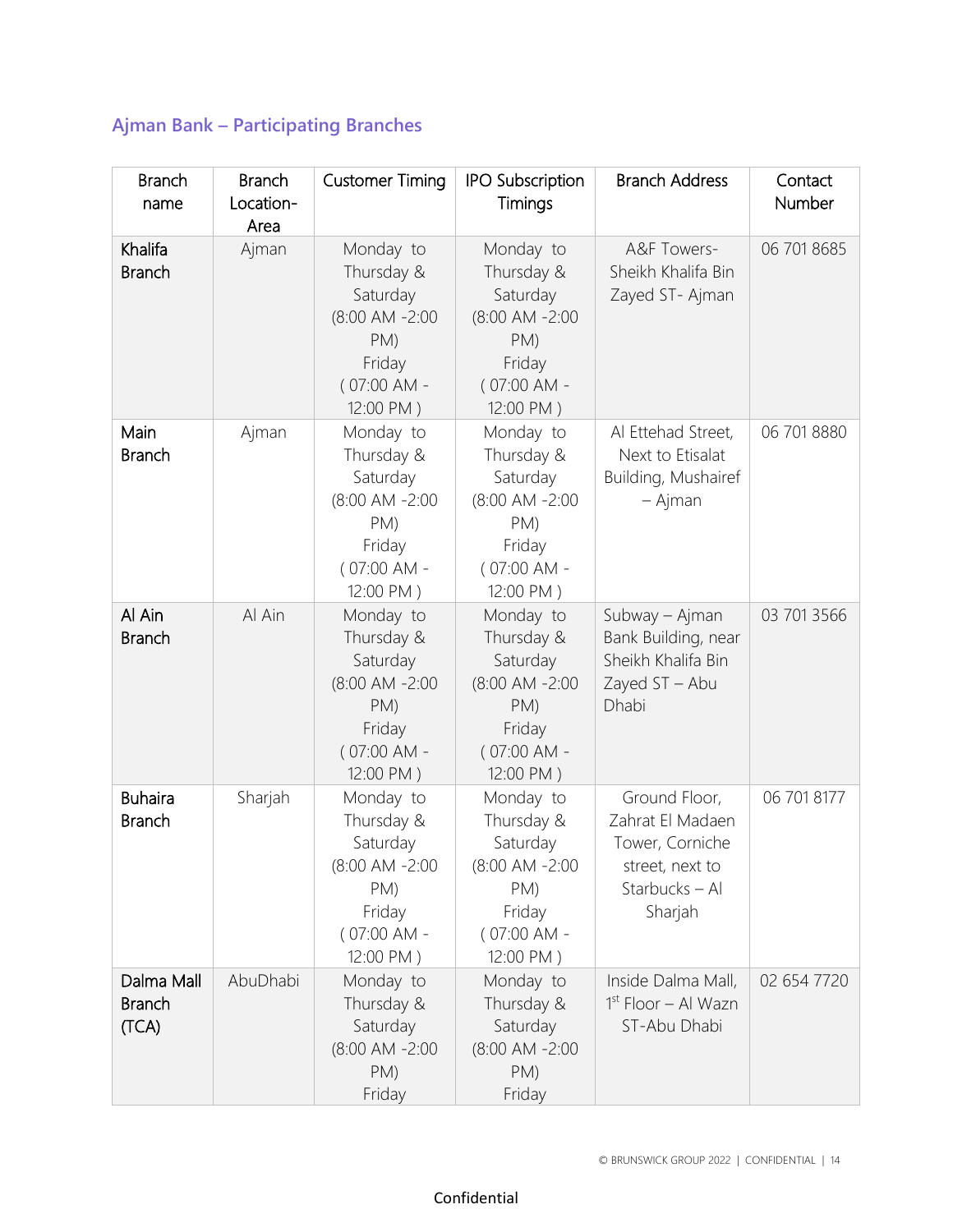|                                          |                 | $(07:00$ AM -<br>12:00 PM)                                                                               | $(07:00$ AM -<br>12:00 PM)                                                                               |                                                                                       |               |
|------------------------------------------|-----------------|----------------------------------------------------------------------------------------------------------|----------------------------------------------------------------------------------------------------------|---------------------------------------------------------------------------------------|---------------|
| Khalidiya<br><b>Branch</b>               | AbuDhabi        | Monday to<br>Thursday &<br>Saturday<br>$(8:00$ AM $-2:00$<br>PM)<br>Friday<br>$(07:00$ AM -<br>12:00 PM) | Monday to<br>Thursday &<br>Saturday<br>$(8:00$ AM $-2:00$<br>PM)<br>Friday<br>$(07:00$ AM -<br>12:00 PM) | 23 Rawd $ST - AI$<br>Khalidiyah- W9-<br>Abu Dhabi                                     | 02 654 7763   |
| <b>RAK Branch</b>                        | Ras<br>Alkhaima | Monday to<br>Thursday &<br>Saturday<br>$(8:00$ AM $-2:00$<br>PM)<br>Friday<br>$(07:00 AM -$<br>12:00 PM) | Monday to<br>Thursday &<br>Saturday<br>$(8:00$ AM $-2:00$<br>PM)<br>Friday<br>$(07:00$ AM -<br>12:00 PM) | Next to Health first<br>pharmacy $- E11 -$<br>Al Nadiyah - Ras<br>Al Khaimah          | 07<br>2042913 |
| Jumeirah<br><b>Branch</b>                | Dubai           | Monday to<br>Thursday &<br>Saturday<br>$(8:00$ AM $-2:00$<br>PM)<br>Friday<br>$(07:00$ AM -<br>12:00 PM) | Monday to<br>Thursday &<br>Saturday<br>$(8:00$ AM $-2:00$<br>PM)<br>Friday<br>$(07:00$ AM -<br>12:00 PM) | Zia medical center<br>building $-$<br>Jumeirah - Dubai                                | 04 707 6885   |
| Sheikh<br>Zayed<br>Road<br><b>Branch</b> | Dubai           | Monday to<br>Thursday &<br>Saturday<br>$(8:00$ AM $-2:00$<br>PM)<br>Friday<br>$(07:00$ AM -<br>12:00 PM) | Monday to<br>Thursday &<br>Saturday<br>$(8:00$ AM $-2:00$<br>PM)<br>Friday<br>$(07:00$ AM -<br>12:00 PM) | Ground Floor,<br>Eiffel Boulevard<br>Limited Building,<br>Sheikh Zayed<br>Road, Dubai | 04 707 6808   |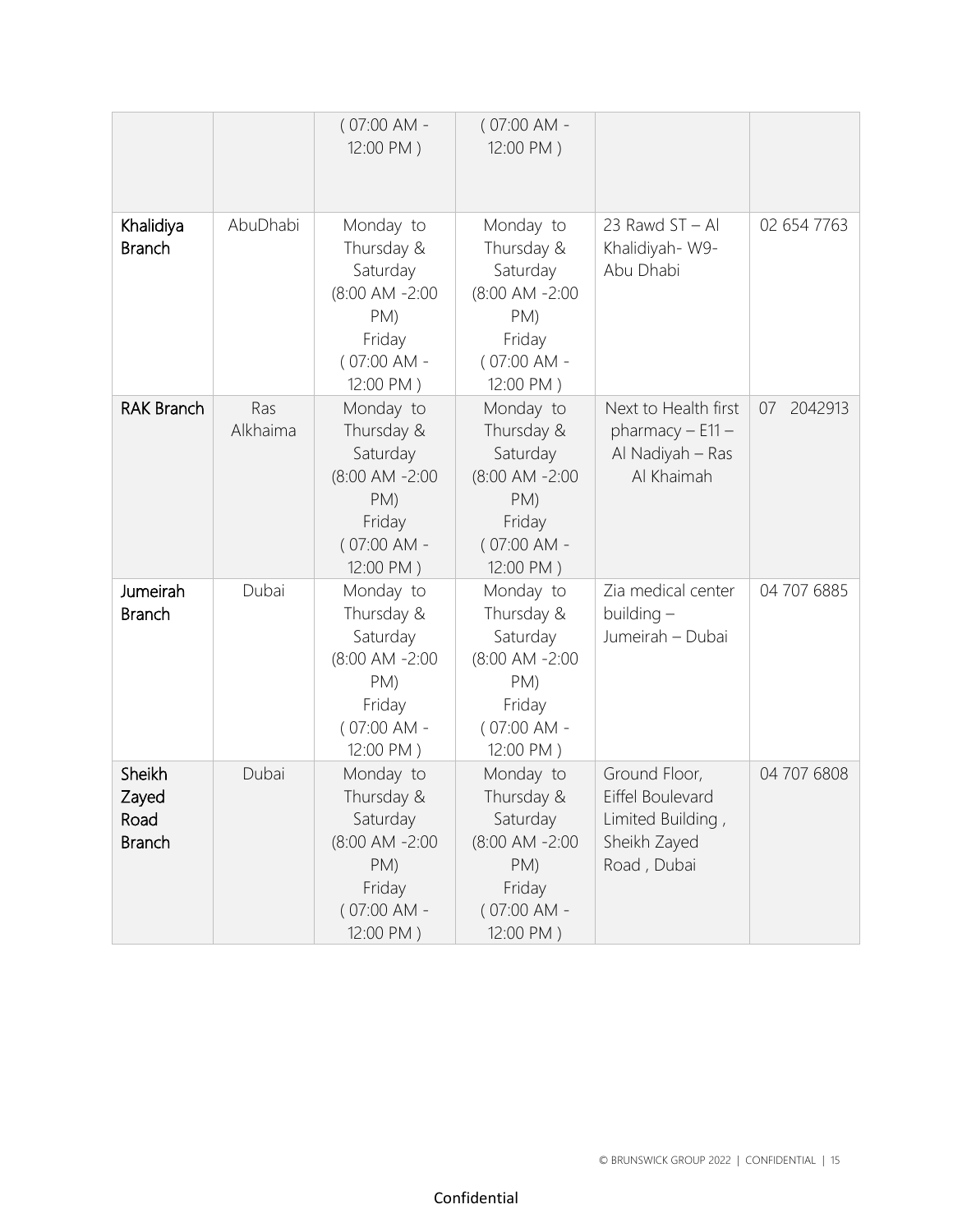## **DIB – Participating Branches**

| <b>Branch</b><br>name       | <b>Branch</b><br>Location-<br>Area | <b>Branch</b><br>Address                                                                                          | <b>Customer Timing</b>                                                                               | <b>IPO Subscription</b><br>Timings                                                                    | Contact<br>Number |
|-----------------------------|------------------------------------|-------------------------------------------------------------------------------------------------------------------|------------------------------------------------------------------------------------------------------|-------------------------------------------------------------------------------------------------------|-------------------|
| Al Salam Br.                | Abu Dhabi                          | Al Falah<br>Street,<br>Ministry of<br>Energy<br>Bldg, Abu<br>Dhabi                                                | Monday to<br>Thursday &<br>Saturday<br>08:00 AM - 02:00<br><b>PM</b><br>Friday<br>7:15am to 12:15 pm | Monday to<br>Thursday &<br>Saturday<br>08:00 AM - 02:00<br>PM<br>Friday<br>7:15 am to 12:15 pm        | 04 - 6092222      |
| Abu Dhabi<br>Main Br.       | Abu Dhabi                          | Airport<br>Road,<br>Opposite to<br>Etisalat<br>Bldg, Abu<br>Dhabi                                                 | Monday to<br>Thursday &<br>Saturday<br>08:00 AM - 02:00<br>Friday<br><b>PM</b><br>7:15am to 12:15 pm | Monday to<br>Thursday &<br>Saturday<br>08:00 AM - 02:00<br>Friday<br><b>PM</b><br>7:15am to 12:15 pm  | 04 - 6092222      |
| Al Ain Main<br><b>Br</b>    | Al Ain                             | Salah El Din<br>Al Ayyubi<br>Street, Al<br>Ain                                                                    | Monday to<br>Thursday &<br>Saturday<br>08:00 AM - 02:00<br><b>PM</b><br>Friday<br>7:15am to 12:15 pm | Monday to<br>Thursday &<br>Saturday<br>08:00 AM - 02:00<br>Friday<br><b>PM</b><br>7:15 am to 12:15 pm | 04 - 6092222      |
| AI<br>Makhtoum<br>Br        | Dubai                              | <b>Bur Saeed</b><br>Area, Al<br>Maktoum<br>Street, clock<br>tower,<br>Dubai<br>Islamic Bank<br>Building,<br>Dubai | Monday to<br>Thursday &<br>Saturday<br>08:00 AM - 02:00<br><b>PM</b><br>Friday<br>7:15am to 12:15 pm | Monday to<br>Thursday &<br>Saturday<br>08:00 AM - 02:00<br>PM<br>Friday<br>7:15am to 12:15 pm         | 04 - 6092222      |
| Dubai Main<br>Br.           | Dubai                              | <b>Bur Saeed</b><br>Area, Al<br>Ittihad<br>Road, Al<br>Shoala<br>Building,<br>Dubai                               | Monday to<br>Thursday &<br>Saturday<br>08:00 AM - 02:00<br>PM<br>Friday<br>7:15am to 12:15 pm        | Monday to<br>Thursday &<br>Saturday<br>08:00 AM - 02:00<br>PM<br>Friday<br>7:15 am to 12:15 pm        | 04 - 6092222      |
| Sheikh<br>Zayed Road<br>Br. | Dubai                              | Grosvenor<br>House<br>Commercial<br>Tower,                                                                        | Monday to<br>Thursday &<br>Saturday<br>08:00 AM - 02:00                                              | Monday to<br>Thursday &<br>Saturday<br>08:00 AM - 02:00                                               | 04 - 6092222      |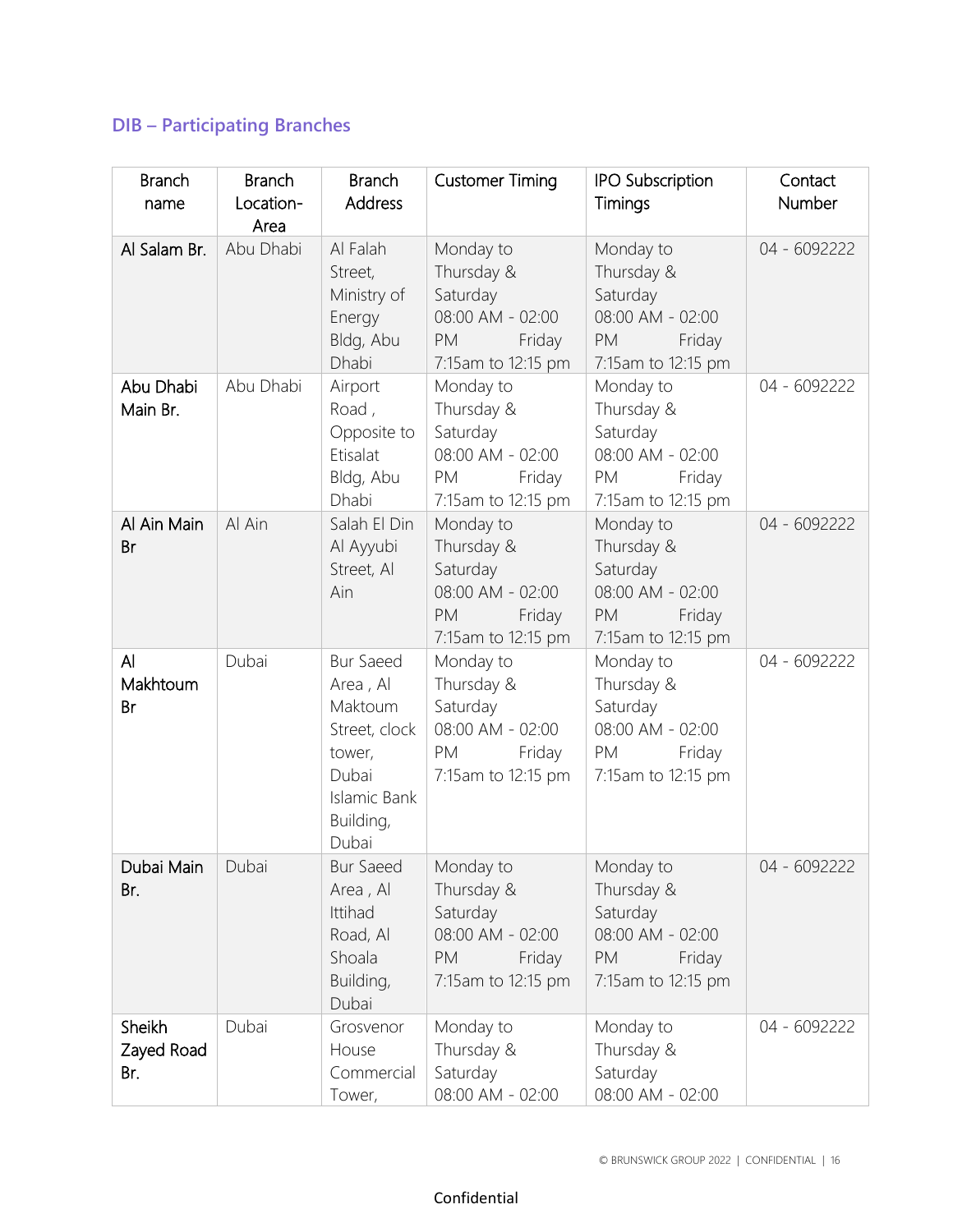|                                   |            | Sheikh<br>Zayed<br>Road, Near<br>Fairmont<br>Hotel,<br>Dubai                          | Friday<br>PM<br>7:15am to 12:15 pm                                                                             | PM<br>Friday<br>7:15am to 12:15 pm                                                                          |              |
|-----------------------------------|------------|---------------------------------------------------------------------------------------|----------------------------------------------------------------------------------------------------------------|-------------------------------------------------------------------------------------------------------------|--------------|
| Jumeirah<br>Ladies                | Dubai      | Jumeirah<br>Street,<br>Opposite to<br>old ZOO<br>,Jumeirah 1,<br>Dubai                | Monday to<br>Thursday &<br>Saturday<br>08:00 AM - 02:00<br>PM<br>Friday<br>7:15am to 12:15 pm                  | Monday to<br>Thursday &<br>Saturday<br>08:00 AM - 02:00<br>Friday<br><b>PM</b><br>7:15am to 12:15 pm        | 04 - 6092222 |
| Umm<br>Sugeim Br.                 | Dubai      | Abdalla Bin<br>Fahd Villa,<br>Jumeirah<br>Street,<br><b>Umm</b><br>Sugeim 1,<br>Dubai | Monday to<br>Thursday &<br>Saturday<br>08:00 AM - 02:00<br><b>PM</b><br>Friday<br>7:15am to 12:15 pm           | Monday to<br>Thursday &<br>Saturday<br>08:00 AM - 02:00<br><b>PM</b><br>Friday<br>7:15 am to 12:15 pm       | 04 - 6092222 |
| Muhaisnah-<br>Ittihad Mall<br>Br. | Dubai      | $\mathsf{A}$<br>Khawaneej<br>Road,<br>Ittihad Mall,<br>Dubai                          | Monday to<br>Thursday &<br>Saturday<br>10:00 AM - 10:00<br>PM <sub>2</sub><br>Friday<br>3:30 PM to 09:00<br>pm | Monday to<br>Thursday &<br>Saturday<br>10:00 AM - 10:00<br><b>PM</b><br>Friday<br>3:30 PM to 09:00<br>pm    | 04 - 6092222 |
| Ajman Main<br>Br                  | Ajman      | Shk Khalifa<br>Street,<br>Dubai<br>Islamic Bank<br>Bldg, Ajman                        | Monday to<br>Thursday &<br>Saturday<br>08:00 AM - 02:00<br>PM Friday<br>7:15am to 12:15 pm                     | Monday to<br>Thursday &<br>Saturday<br>08:00 AM - 02:00<br>PM <sub>2</sub><br>Friday<br>7:15 am to 12:15 pm | 04 - 6092222 |
| Fujairah<br>Main Br.              | Fujairah   | Hamad Bin<br>Abdalla<br>Street,<br>Station Area<br>- Fujairah                         | Monday to<br>Thursday &<br>Saturday<br>08:00 AM - 02:00<br>PM<br>Friday<br>7:15am to 12:15 pm                  | Monday to<br>Thursday &<br>Saturday<br>08:00 AM - 02:00<br><b>PM</b><br>Friday<br>7:15 am to 12:15 pm       | 04 - 6092222 |
| Ras Al<br>Khaimah<br>Main Br.     | <b>RAK</b> | Al Nakeel<br>Area - Al<br>Muntasir Str<br>- Dubai<br>Islamic Bank<br>Bldg.            | Monday to<br>Thursday &<br>Saturday<br>08:00 AM - 02:00<br><b>PM</b><br>Friday<br>7:15am to 12:15 pm           | Monday to<br>Thursday &<br>Saturday<br>08:00 AM - 02:00<br><b>PM</b><br>Friday<br>7:15am to 12:15 pm        | 04 - 6092222 |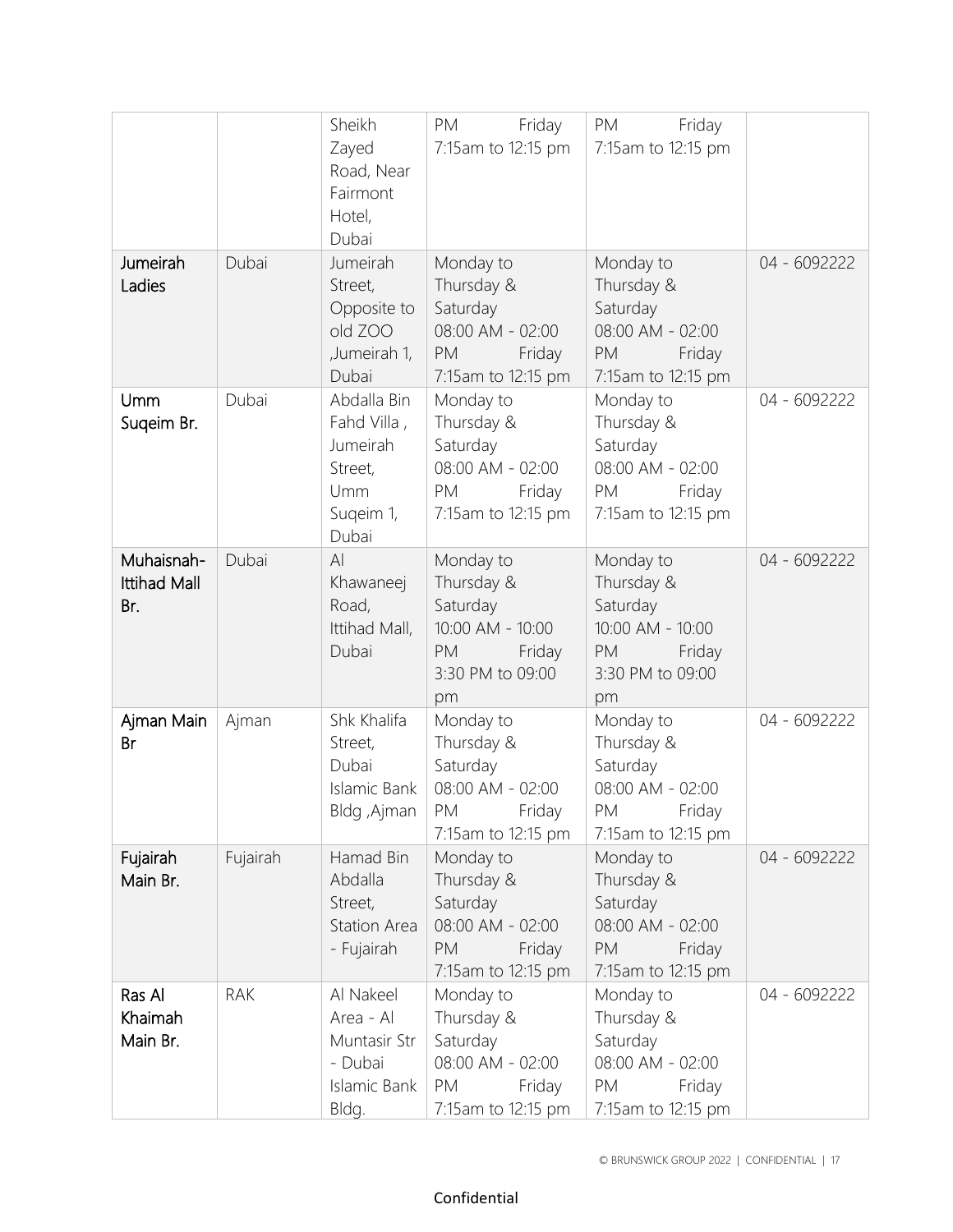| Sharjah<br>Main Br   | Sharjah    | Al Zahra'a<br>$St - Al$<br>Qasimia -<br>Al Nud -<br>Sharjah             | Monday to<br>Thursday &<br>Saturday<br>08:00 AM - 02:00<br>PM <sub>2</sub><br>Friday<br>7:15am to 12:15 pm                                                                                                                                                                                                                    | Monday to<br>Thursday &<br>Saturday<br>08:00 AM - 02:00<br>Friday<br>PM<br>7:15 am to 12:15 pm      | 04 - 6092222 |
|----------------------|------------|-------------------------------------------------------------------------|-------------------------------------------------------------------------------------------------------------------------------------------------------------------------------------------------------------------------------------------------------------------------------------------------------------------------------|-----------------------------------------------------------------------------------------------------|--------------|
| Wasit Br.            | Sharjah    | University<br>City Street,<br>Industrial<br>Area 6,<br>Sharjah          | Monday to<br>Thursday &<br>Saturday<br>08:00 AM - 02:00<br><b>PM</b><br>Friday<br>7:15am to 12:15 pm                                                                                                                                                                                                                          | Monday to<br>Thursday &<br>Saturday<br>08:00 AM - 02:00<br>Friday<br>PM<br>7:15am to 12:15 pm       | 04 - 6092222 |
| Umm Al<br>Quwain Br. | <b>UAQ</b> | King Faisal<br>Street, Mall<br>of Umm Al<br>Quwain,<br>Umm Al<br>Quwain | Monday to<br>Thursday &<br>Saturday<br>09:00 AM - 09:00<br>Friday<br>PM and the set of the set of the set of the set of the set of the set of the set of the set of the set of the set of the set of the set of the set of the set of the set of the set of the set of the set of the set of the se<br>3:30 PM to 09:00<br>pm | Monday to<br>Thursday &<br>Saturday<br>09:00 AM - 09:00<br>Friday<br>PM -<br>3:30 PM to 09:00<br>pm | 04 - 6092222 |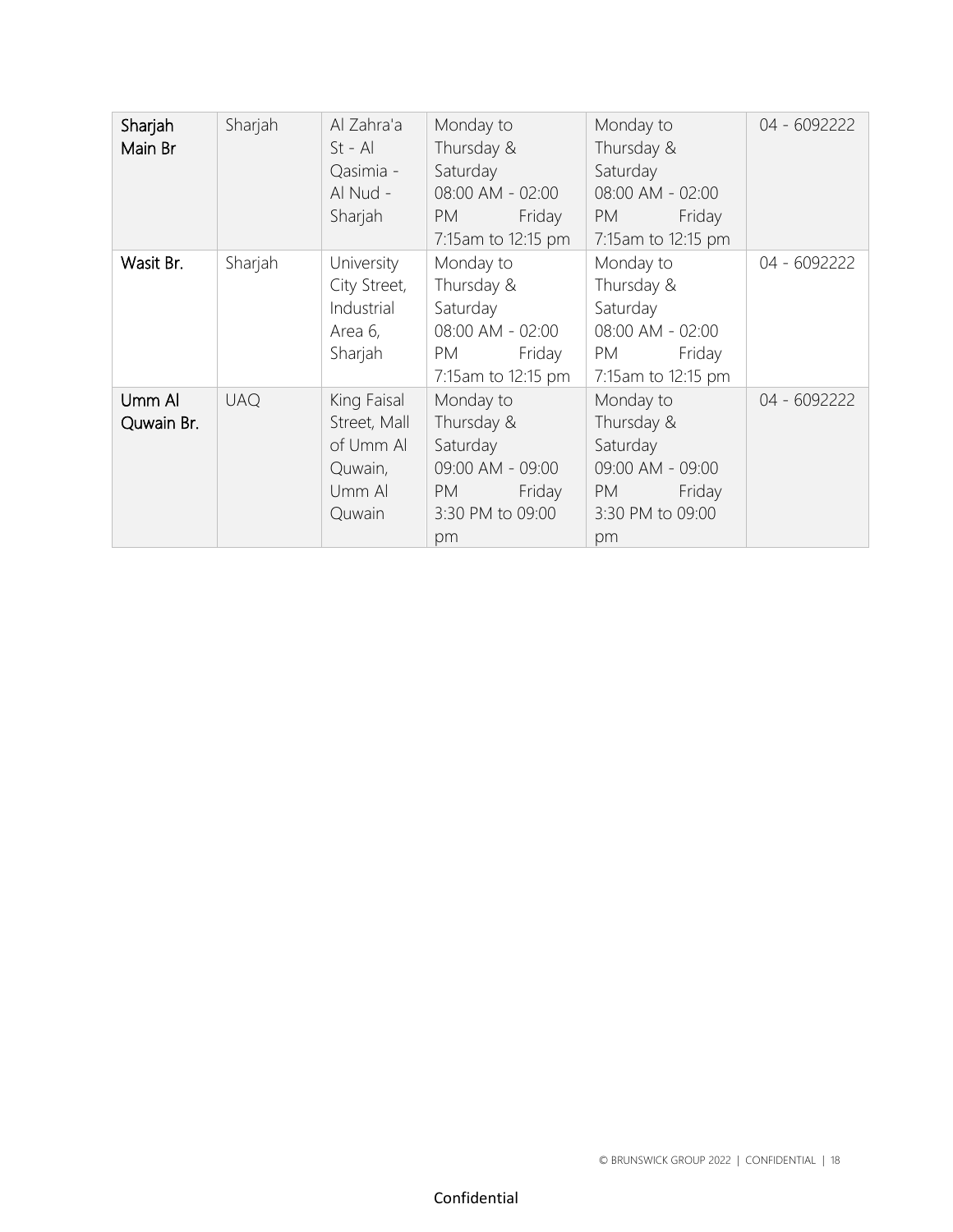## **ADIB – Participating Branches**

| <b>Branch</b><br>Code | <b>Branch</b><br>Location-<br>Area | <b>Branch</b><br>name                       | Customer<br>Timing<br>(Monday -<br>Saturday) | Customer<br>Timing<br>(Friday) | <b>IPO</b><br>Subscription<br>Timings<br>(Monday -<br>Saturday ) | <b>IPO</b><br>Subscription<br>Timings<br>(Friday) | <b>Branch</b><br><b>Address</b>                                                                                    |
|-----------------------|------------------------------------|---------------------------------------------|----------------------------------------------|--------------------------------|------------------------------------------------------------------|---------------------------------------------------|--------------------------------------------------------------------------------------------------------------------|
| 33                    | Abu Dhabi                          | Al Bateen<br><b>Branch</b>                  | 8:00 AM<br>to 2:00<br>pm                     | 8:00 AM<br>to 12:00<br>PM      | 9:00 AM to<br>1:00 PM                                            | 08:00 AM<br>to 11:00 AM                           | Abu Dhabi -<br>Al Bateen<br>king Abdulla<br>bin<br>AbdulAziz Al<br>Sauod Street<br>- near UAE<br>Central Bank      |
| 398                   | Abu Dhabi                          | Najda<br>Street<br><b>Branch</b>            | 8:00 AM<br>to 2:00<br>pm                     | 8:00 AM<br>to 12:00<br>PM      | 9:00 AM to<br>1:00 PM                                            | 08:00 AM<br>to 11:00 AM                           | Next to Al<br>Mariah Mall<br>(on the<br>intersection<br>of Al Najda<br>street and<br>Hamdan<br>Street).            |
| 92                    | Abu Dhabi                          | Abu Dhabi<br>Police<br>GHQ<br><b>Branch</b> | 8:00 AM<br>to 2:00<br>pm                     | 8:00 AM<br>to 12:00<br>PM      | 9:00 AM to<br>1:00 PM                                            | 08:00 AM<br>to 11:00 AM                           | Abu Dhabi<br>police<br>general head<br>quarter-Al<br>Saada Street,<br>opposite<br>Sheikh<br>Khalifah<br>University |
| 403                   | Abu Dhabi                          | Sheikh<br>Zayed<br>Main<br><b>Branch</b>    | 8:00 AM<br>to 2:00<br>pm                     | 8:00 AM<br>to 12:00<br>PM      | 9:00 AM to<br>1:00 PM                                            | 08:00 AM<br>to 11:00 AM                           | Sheikh<br>Rashid Bin<br>Saeed St(Old<br>Airport<br>Road)<br>opposite to<br>Hilton Capital<br>Grand Hotel           |
| 394                   | Abu Dhabi                          | Abu Dhabi<br>Judiciary<br><b>Branch</b>     | 8:00 AM<br>to 2:00<br>pm                     | 8:00 AM<br>to 12:00<br>PM      | 9:00 AM to<br>1:00 PM                                            | 08:00 AM<br>to 11:00 AM                           | Al Khaleej Al<br>Arabi Street<br>-Judicial                                                                         |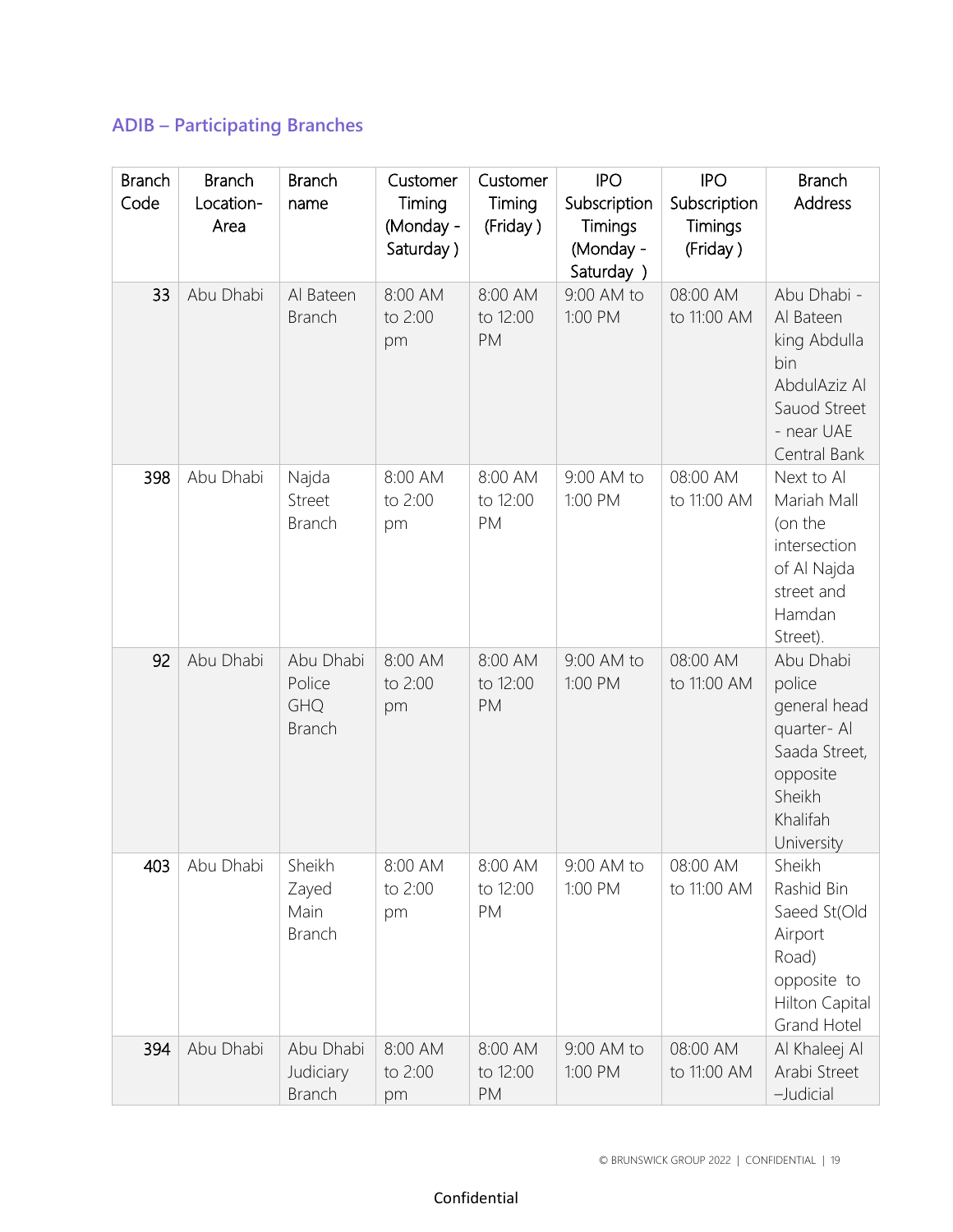|    |                                 |                                                         |                            |                                   |                                                   |                         | Department<br>Building-<br>Ground Floor<br>Office (GR-<br>$A - 051$              |
|----|---------------------------------|---------------------------------------------------------|----------------------------|-----------------------------------|---------------------------------------------------|-------------------------|----------------------------------------------------------------------------------|
| 23 | Abu Dhabi                       | Sheikh<br>Khalifa<br>Energy<br>Complex<br><b>Branch</b> | 8:00 AM<br>to 3:00<br>pm   | 8:00 AM<br>to 12:00<br>PM         | 9:00 AM to<br>1:00 PM                             | 08:00 AM<br>to 11:00 AM | Sheikh<br>Khalifa<br>Eneregy<br>complex -<br>Corniche<br>Street                  |
| 57 | Abu Dhabi                       | Marina<br>Mall<br><b>Branch</b>                         | 10:00 AM<br>to 10:00<br>Pm | 04:00 PM<br>to 10:00<br><b>PM</b> | 10:00 AM to<br>2:00 PM<br>04:00 PM to<br>09:00 PM | 04:00 PM to<br>09:00 PM | Corniche<br>Street -<br>Marina Mall -<br>First floor,<br>next to Yas<br>Perfumes |
| 71 | Abu Dhabi                       | Nation<br>Towers<br><b>Branch</b>                       | 10:00 AM<br>to 10:00<br>pm | 04:00 PM<br>to 10:00<br>PM        | 10:00 AM to<br>2:00 PM<br>04:00 PM to<br>09:00 PM | 04:00 PM to<br>09:00 PM | Nation<br>Towers<br>Galleria -<br>Corniche<br>Road, First<br>Floor               |
| 13 | Abu Dhabi                       | Baniyas<br><b>Branch</b>                                | 8:00 AM<br>to 2:00<br>pm   | 8:00 AM<br>to 12:00<br><b>PM</b>  | 9:00 AM to<br>1:00 PM                             | 08:00 AM<br>to 11:00 AM | Al Mafraq $-$<br>Dubai Road<br>opposite Al<br>Mafraq<br>Hospital -<br>Baniyas    |
| 19 | Abu Dhabi                       | Mussafah<br><b>Branch</b>                               | 8:00 AM<br>to 2:00<br>pm   | 8:00 AM<br>to 12:00<br>PM         | 9:00 AM to<br>1:00 PM                             | 08:00 AM<br>to 11:00 AM | Industrial<br>Area-M9                                                            |
| 94 | Abu Dhabi                       | Khalifa A<br>City<br><b>Branch</b>                      | 8:00 AM<br>to 2:00<br>pm   | 8:00 AM<br>to 12:00<br>PM         | 9:00 AM to<br>1:00 PM                             | 08:00 AM<br>to 11:00 AM | Khalifa A city,<br>street # 16/21<br>south west.                                 |
| 40 | Abu Dhabi                       | Shahama<br><b>Branch</b>                                | 8:00 AM<br>to 2:00<br>pm   | 8:00 AM<br>to 12:00<br>PM         | 9:00 AM to<br>1:00 PM                             | 08:00 AM<br>to 11:00 AM | Old<br>Shahama<br>area near<br>Police Station                                    |
| 39 | Abu Dhabi<br>West<br>(Gharbiya) | Al Silaa<br><b>Branch</b>                               | 08:00 am<br>to 02:00<br>pm | 8:00 AM<br>to 12:00<br>PM         | 9:00 AM to<br>1:00 PM                             | 08:00 AM<br>to 11:00 AM | Al Sila'a<br>Area,<br>opposite Al<br>Areej School                                |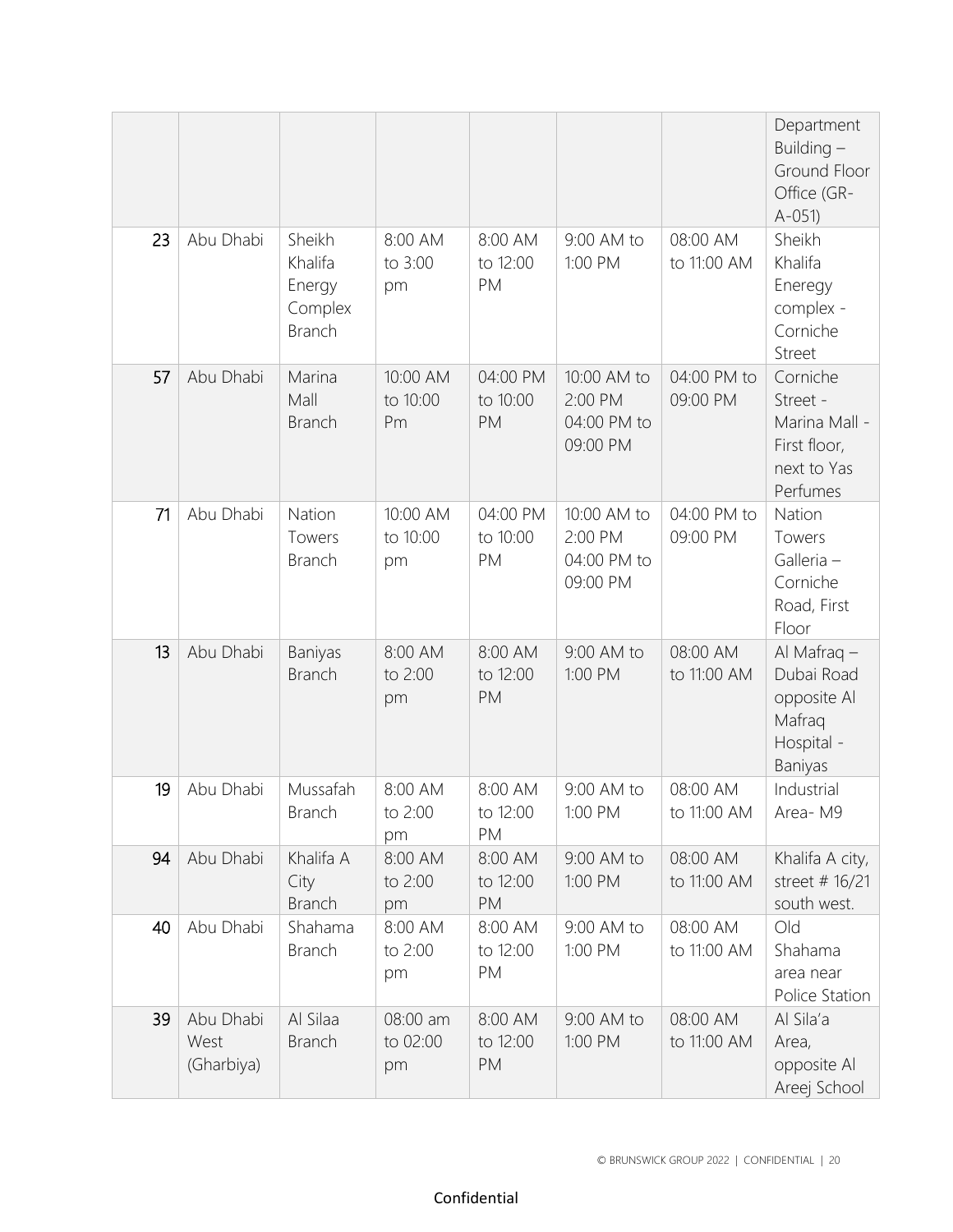| $\overline{7}$ | Abu Dhabi<br>West               | Madinat<br>Zayed                         | 08:00 am<br>to 02:00                                    | 8:00 AM<br>to 12:00        | 9:00 AM to<br>1:00 PM                             | 08:00 AM<br>to 11:00 AM | Madinat<br>Zayed City -                                                                                     |
|----------------|---------------------------------|------------------------------------------|---------------------------------------------------------|----------------------------|---------------------------------------------------|-------------------------|-------------------------------------------------------------------------------------------------------------|
|                | (Gharbiya)                      | Branch                                   | pm                                                      | PM                         |                                                   |                         | Western<br>Region                                                                                           |
| 50             | Abu Dhabi<br>West<br>(Gharbiya) | Ghayathi<br><b>Branch</b>                | 08:00 am<br>to 02:00<br>pm                              | 8:00 AM<br>to 12:00<br>PM  | 9:00 AM to<br>1:00 PM                             | 08:00 AM<br>to 11:00 AM | Ghayathi<br>Area-<br>Western<br>Region                                                                      |
| 21             | Abu Dhabi<br>West<br>(Gharbiya) | Al Marfaa<br>Branch                      | 08:00 am<br>to 02:00<br>pm                              | 8:00 AM<br>to 12:00<br>PM  | 9:00 AM to<br>1:00 PM                             | 08:00 AM<br>to 11:00 AM | Al Marfaa<br>Area -<br>Western<br>Region                                                                    |
| 302            | Abu Dhabi<br>West<br>(Gharbiya) | Ruwais<br>Mall<br><b>Branch</b>          | 10:00 am<br>to 10:00<br>pm                              | 04:00 PM<br>to 10:00<br>PM | 10:00 AM to<br>2:00 PM<br>04:00 PM to<br>09:00 PM | 04:00 PM to<br>09:00 PM | First Floor of<br>Ruwais Mall,<br>Ruwais Area                                                               |
| 83             | Al Ain                          | Bawadi<br>Mall<br><b>Branch</b>          | 10:00 am<br>to 3:30<br>pm<br>04:00 pm<br>to 09:00<br>pm | 04:00 PM<br>to 10:00<br>PM | 10:00 am to<br>2:00 PM<br>04:00 pm to<br>09:00 PM | 04:00 PM to<br>09:00 PM | Al Ain City -<br>Al Bawadi<br>Mall, Ground<br>Floor, Mizyad<br>Area                                         |
| $\overline{c}$ | Al Ain                          | Al Ain<br><b>Branch</b>                  | 08:00 am<br>to 02:00<br>pm                              | 8:00 AM<br>to 12:00<br>PM  | 9:00 AM to<br>1:00 PM                             | 08:00 AM<br>to 11:00 AM | Al Ain City -<br>Central<br>District -<br>Shaikh Zayed<br><b>Bin Sultan</b><br>Street - Near<br>Clock Tower |
| 25             | Al Ain                          | Al Yahar<br><b>Branch</b>                | 08:00 am<br>to 02:00<br>pm                              | 8:00 AM<br>to 12:00<br>PM  | 9:00 AM to<br>1:00 PM                             | 08:00 AM<br>to 11:00 AM | Al Ain City -<br>Al Yahar<br>Main Street                                                                    |
| 51             | Dubai                           | Al Qusais<br><b>Branch</b>               | 08: 00am<br>to 02:00<br>pm                              | 8:00 AM<br>to 12:00<br>PM  | 9:00 AM to<br>1:00 PM                             | 08:00 AM<br>to 11:00 AM | Al Qusais<br>Area - Al<br>Wasl Building                                                                     |
| 86             | Dubai                           | Second of<br>December<br><b>Branch</b>   | 08: 00am<br>to 02:00<br>pm                              | 8:00 AM<br>to 12:00<br>PM  | 9:00 AM to<br>1:00 PM                             | 08:00 AM<br>to 11:00 AM | Jumeirah<br>beach street,<br>Dubai                                                                          |
| 14             | Dubai                           | Sheikh<br>Zayed<br>Road<br><b>Branch</b> | 08:00am<br>to 02:00<br>pm                               | 8:00 AM<br>to 12:00<br>PM  | 9:00 AM to<br>1:00 PM                             | 08:00 AM<br>to 11:00 AM | Emarat<br>Atrium<br>Building,<br>Sheikh Zayed<br>Road                                                       |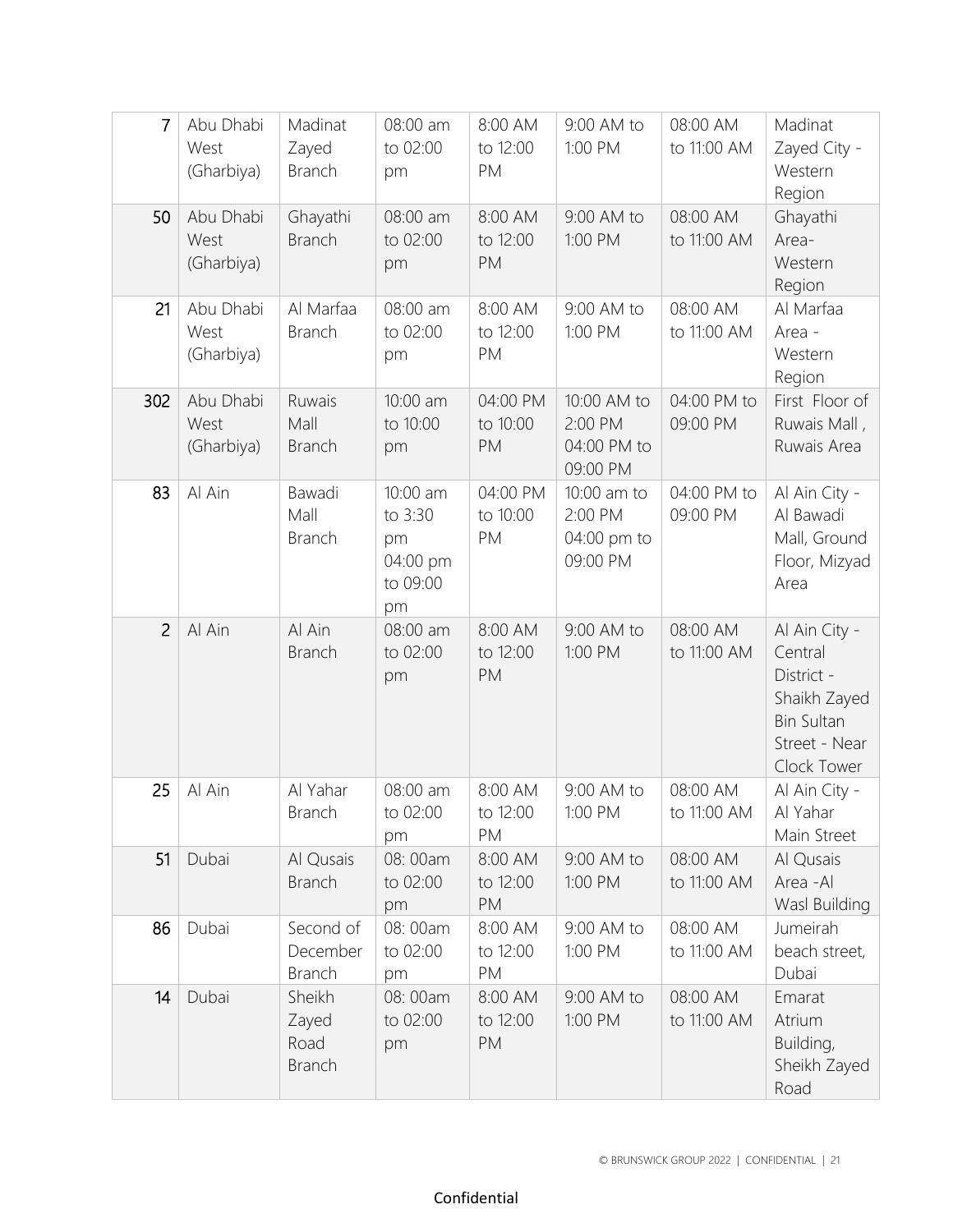| 53 | Dubai                         | Dubai<br>Internet<br>$City -$<br>Arenco<br><b>Branch</b> | 08:00am<br>to 02:00<br>pm  | 8:00 AM<br>to 12:00<br>PM        | 9:00 AM to<br>1:00 PM | 08:00 AM<br>to 11:00 AM | Arenco<br>Tower, Dubai<br>Internet City                                            |
|----|-------------------------------|----------------------------------------------------------|----------------------------|----------------------------------|-----------------------|-------------------------|------------------------------------------------------------------------------------|
| 6  | East Coast                    | Fujairah<br><b>Branch</b>                                | 08:00am<br>to 02:00<br>pm  | 8:00 AM<br>to 12:00<br><b>PM</b> | 9:00 AM to<br>1:00 PM | 08:00 AM<br>to 11:00 AM | Shaikh<br>Hamad Bin<br>Abdulla<br>Street                                           |
| 11 | East Coast                    | Ras Al<br>Khaimah<br><b>Branch</b>                       | 08: 00am<br>to 02:00<br>pm | 8:00 AM<br>to 12:00<br>PM        | 9:00 AM to<br>1:00 PM | 08:00 AM<br>to 11:00 AM | Opposite Al<br>Manar Mall,<br>Al Muntasir<br>Road                                  |
| 17 | East Coast                    | Dibba<br><b>Branch</b>                                   | 08:00am<br>to 02:00<br>pm  | 8:00 AM<br>to 12:00<br><b>PM</b> | 9:00 AM to<br>1:00 PM | 08:00 AM<br>to 11:00 AM | Sheikh Zayed<br>Street,<br>Opposite<br>Dibba Police<br>Station -<br>Fujairah       |
| 49 | East Coast                    | Kalba<br><b>Branch</b>                                   | 08: 00am<br>to 02:00<br>pm | 8:00 AM<br>to 12:00<br>PM        | 9:00 AM to<br>1:00 PM | 08:00 AM<br>to 11:00 AM | Al Wahda<br>Street -<br>Khamis<br>Khalfan Al<br>Zahmi<br>Building -<br>Block No:19 |
| 38 | East Coast                    | Al Dhaid<br><b>Branch</b>                                | 08:00am<br>to 02:00<br>pm  | 8:00 AM<br>to 12:00<br><b>PM</b> | 9:00 AM to<br>1:00 PM | 08:00 AM<br>to 11:00 AM | Al Dhaid<br>Expo Center                                                            |
| 22 | East Coast                    | Khorfakkan<br><b>Branch</b>                              | 08:00am<br>to 02:00<br>pm  | 8:00 AM<br>to 12:00<br>PM        | 9:00 AM to<br>1:00 PM | 08:00 AM<br>to 11:00 AM | Corniche<br>Road, Banks<br>Area                                                    |
| 29 | Sharjah<br>North East<br>Area | Umm Al<br>Quwain<br><b>Branch</b>                        | 08: am to<br>02:00 pm      | 8:00 AM<br>to 12:00<br>PM        | 9:00 AM to<br>1:00 PM | 08:00 AM<br>to 11:00 AM | King Faisal<br>Street<br>opposite<br>Umm Al<br>Quwain Mall                         |
| 5  | Sharjah<br>North East<br>Area | Sharjah<br>Main<br><b>Branch</b>                         | 08: am to<br>02:00 pm      | 8:00 AM<br>to 12:00<br>PM        | 9:00 AM to<br>1:00 PM | 08:00 AM<br>to 11:00 AM | Al Mussala<br>Area<br>opposite<br>Etisalat<br>building                             |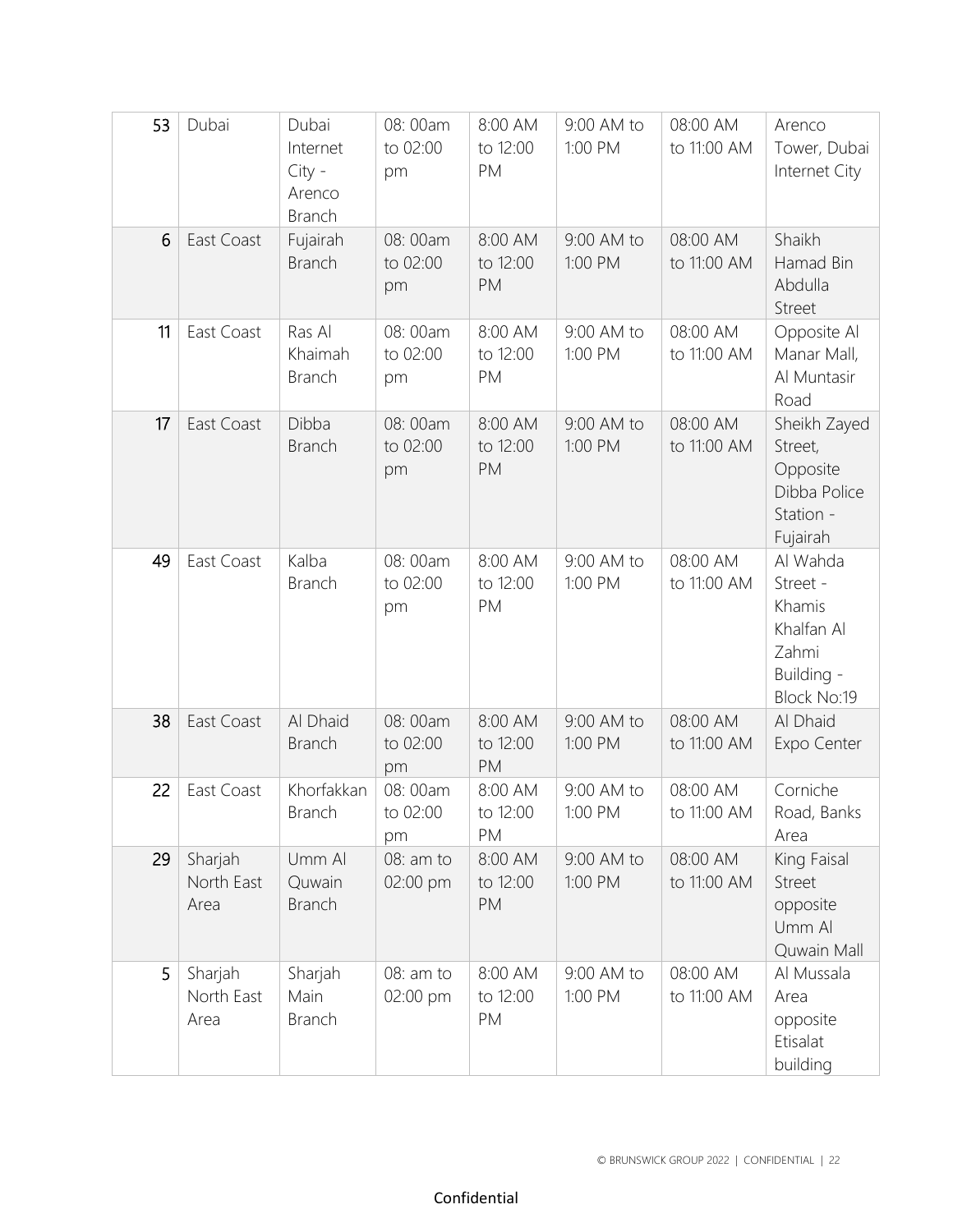| 47 | Sharjah    | $\mathsf{A}$  | 10:00 am  | 04:00 PM  | 10:00 AM to | 04:00 PM to | Al Rahmania  |
|----|------------|---------------|-----------|-----------|-------------|-------------|--------------|
|    | North East | Rahmania      | to 10:00  | to 10:00  | 2:00 PM     | 09:00 PM    | Mall - First |
|    | Area       | Mall          | pm        | <b>PM</b> | 04:00 PM to |             | Floor        |
|    |            | <b>Branch</b> |           |           | 09:00 PM    |             |              |
| 28 | Sharjah    | Zawaya        | 08: 00AM  | 08:00 AM  | 09:00 AM to | 08:00 AM    | Zawaya Walk  |
|    | North East | Walk          | to 08:00  | to 12:00  | 2:00 PM     | to 11:00 AM | Area         |
|    | Area       | <b>Branch</b> | <b>PM</b> | <b>PM</b> | 03:00 PM to |             |              |
|    |            |               |           |           | 07:00 PM    |             |              |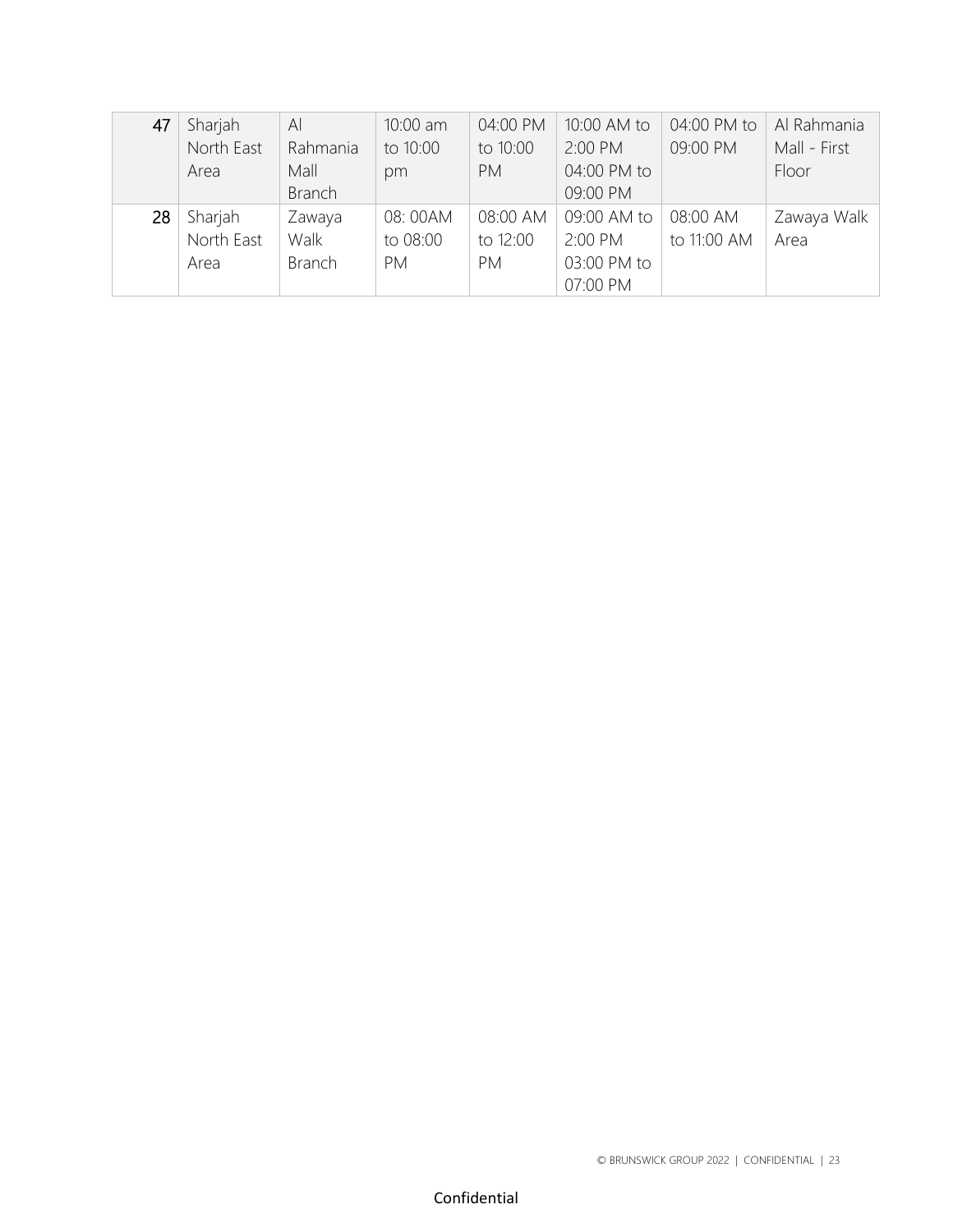## **FAB – Participating Branches**

| <b>Branch</b><br>name           | <b>Branch</b><br>Location-<br>Area | <b>Customer Timing</b>                                                                                           | <b>IPO Subscription</b><br>Timings                                                                     | <b>Branch Address</b>                                                                   |
|---------------------------------|------------------------------------|------------------------------------------------------------------------------------------------------------------|--------------------------------------------------------------------------------------------------------|-----------------------------------------------------------------------------------------|
| FAB One<br>Tower, Abu<br>Dhabi  | Abu Dhabi                          | 08: am to 02:00 pm<br>(Monday-Thursday);<br>08:00 am to 12:30 pm<br>(Friday)<br>08: am to 02:00 pm<br>(Saturday) | 8 am to 1 pm - Mon<br>- Thurs.<br>08:00 am to 12:00<br>pm (Friday)<br>08: am to 01:00 pm<br>(Saturday) | Intersection of Shaikh<br>Khalifa street and<br>Baniyas street, PO<br>BOX:2993          |
| Al Ain New                      | Al Ain - Abu<br>Dhabi              | 08: am to 02:00 pm<br>(Monday-Thursday);<br>08:00 am to 12:30 pm<br>(Friday)<br>08: am to 02:00 pm<br>(Saturday) | 8 am to 1 pm - Mon<br>- Thurs.<br>08:00 am to 12:00<br>pm (Friday)<br>08: am to 01:00 pm<br>(Saturday) | Al Ain New PO BOX:<br>17822                                                             |
| <b>Bur Dubai</b>                | Dubai                              | 08: am to 02:00 pm<br>(Monday-Thursday);<br>08:00 am to 12:30 pm<br>(Friday)<br>08: am to 02:00 pm<br>(Saturday) | 8 am to 1 pm - Mon<br>- Thurs.<br>08:00 am to 12:00<br>pm (Friday)<br>08: am to 01:00 pm<br>(Saturday) | Abdulla Al Rostamani<br>Building, Khalid Bin<br>Walid Road, Bur Dubai;<br>PO BOX:115689 |
| Sheikh<br>Zayed Rd.             | Dubai                              | 08: am to 02:00 pm<br>(Monday-Thursday);<br>08:00 am to 12:30 pm<br>(Friday)<br>08: am to 02:00 pm<br>(Saturday) | 8 am to 1 pm - Mon<br>- Thurs.<br>08:00 am to 12:00<br>pm (Friday)<br>08: am to 01:00 pm<br>(Saturday) | ALQUZE NEXT TO<br><b>GOLDEN DAIMOND</b><br>;PO BOX:52053                                |
| Deira<br><b>Branch</b><br>(ABS) | Dubai                              | 08: am to 02:00 pm<br>(Monday-Thursday);<br>08:00 am to 12:30 pm<br>(Friday)<br>08: am to 02:00 pm<br>(Saturday) | 8 am to 1 pm - Mon<br>- Thurs.<br>08:00 am to 12:00<br>pm (Friday)<br>08: am to 01:00 pm<br>(Saturday) | Abu Baker Al Siddique<br>Rd, Deira                                                      |
| Jabal Ali<br><b>Branch</b>      | Dubai                              | 08: am to 02:00 pm<br>(Monday-Thursday);<br>08:00 am to 12:30 pm<br>(Friday)<br>08: am to 02:00 pm<br>(Saturday) | 8 am to 1 pm - Mon<br>- Thurs.<br>08:00 am to 12:00<br>pm (Friday)<br>08: am to 01:00 pm<br>(Saturday) | Near Gate No.5,<br>Adjacent to Dubai<br>Chamber Office                                  |
| <b>RAK</b><br>(LNBAD)           | Ras Al<br>Khaimah                  | 08: am to 02:00 pm<br>(Monday-Thursday);                                                                         | 8 am to 1 pm - Mon<br>- Thurs.                                                                         | FAB RAK (LNBAD),<br>Corniche Al Qawasim                                                 |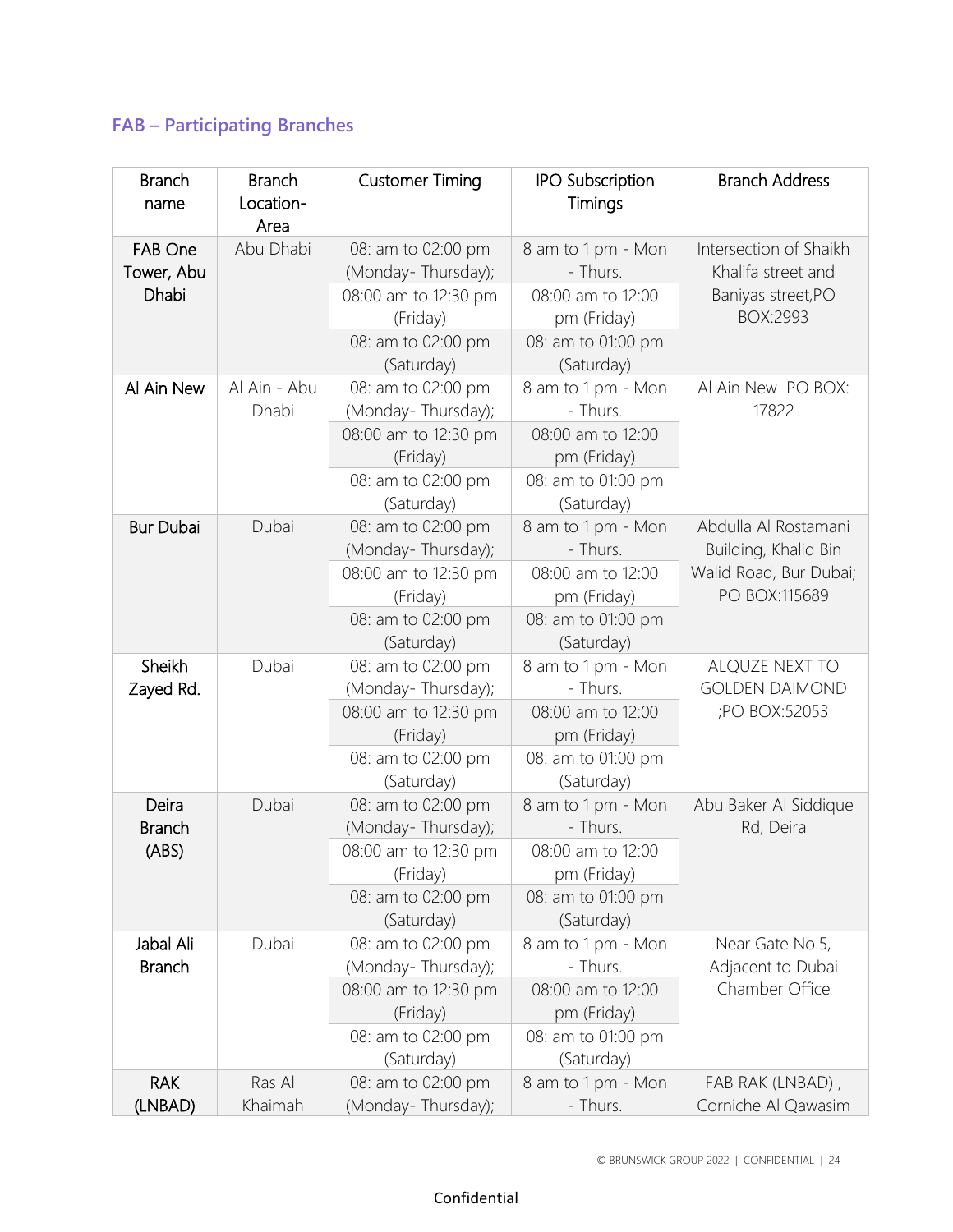|                  |                       | 08:00 am to 12:30 pm<br>(Friday)                                                                                 | 08:00 am to 12:00<br>pm (Friday)                                                                       | Road, Near to NMC<br>Royal Medical Center,                                                     |
|------------------|-----------------------|------------------------------------------------------------------------------------------------------------------|--------------------------------------------------------------------------------------------------------|------------------------------------------------------------------------------------------------|
|                  |                       | 08: am to 02:00 pm<br>(Saturday)                                                                                 | 08: am to 01:00 pm<br>(Saturday)                                                                       | <b>RAK</b>                                                                                     |
| Fujairah         | Dubai                 | 08: am to 02:00 pm<br>(Monday-Thursday);<br>08:00 am to 12:30 pm<br>(Friday)                                     | 8 am to 1 pm - Mon<br>- Thurs.<br>08:00 am to 12:00<br>pm (Friday)                                     | Opposite to Plaza<br>Theatre Hamdan Bin<br>Abdulla street;PO<br><b>BOX:79</b>                  |
|                  |                       | 08: am to 02:00 pm<br>(Saturday)                                                                                 | 08: am to 01:00 pm<br>(Saturday)                                                                       |                                                                                                |
| Sharjah          | Sharjah               | 08: am to 02:00 pm<br>(Monday-Thursday);<br>08:00 am to 12:30 pm<br>(Friday)<br>08: am to 02:00 pm<br>(Saturday) | 8 am to 1 pm - Mon<br>- Thurs.<br>08:00 am to 12:00<br>pm (Friday)<br>08: am to 01:00 pm<br>(Saturday) | Al Reem Plaza, Ground<br>floor Buheira Corniche,<br>Sharjah;PO BOX:1109                        |
| Umm Al<br>Quwain | Umm Al<br>Quwain      | 08: am to 02:00 pm<br>(Monday-Thursday);<br>08:00 am to 12:30 pm<br>(Friday)<br>08: am to 02:00 pm<br>(Saturday) | 8 am to 1 pm - Mon<br>- Thurs.<br>08:00 am to 12:00<br>pm (Friday)<br>08: am to 01:00 pm<br>(Saturday) | Building No 211, King<br>Faisal Road Al Maidan<br>Area, Umm Al<br>Quwain;Po BOX:733            |
| Ajman            | Ajman                 | 08: am to 02:00 pm<br>(Monday-Thursday);<br>08:00 am to 12:30 pm<br>(Friday)<br>08: am to 02:00 pm<br>(Saturday) | 8 am to 1 pm - Mon<br>- Thurs.<br>08:00 am to 12:00<br>pm (Friday)<br>08: am to 01:00 pm<br>(Saturday) | Lulu Center, Al Ittihad<br>street, Downtown,<br>Ajman                                          |
| Khubeirah        | Abu Dhabi             | 08: am to 02:00 pm<br>(Monday-Thursday);<br>08:00 am to 12:30 pm<br>(Friday)<br>08: am to 02:00 pm<br>(Saturday) | 8 am to 1 pm - Mon<br>- Thurs.<br>08:00 am to 12:00<br>pm (Friday)<br>08: am to 01:00 pm<br>(Saturday) | Near Spinneys Khalidya<br>Street Abu Dhabi                                                     |
| Oud Al<br>Touba  | Al Ain - Abu<br>Dhabi | 08: am to 02:00 pm<br>(Monday-Thursday);<br>08:00 am to 12:30 pm<br>(Friday)<br>08: am to 02:00 pm<br>(Saturday) | 8 am to 1 pm - Mon<br>- Thurs.<br>08:00 am to 12:00<br>pm (Friday)<br>08: am to 01:00 pm<br>(Saturday) | Oud Al Touba Area,<br>National housing loans<br>bulding, Ali Bin Abi<br>Talieb street, Al Ain. |
| Ruwais           | Ruwais - Abu<br>Dhabi | 08: am to 02:00 pm<br>(Monday-Thursday);                                                                         | 8 am to 1 pm - Mon<br>- Thurs.                                                                         |                                                                                                |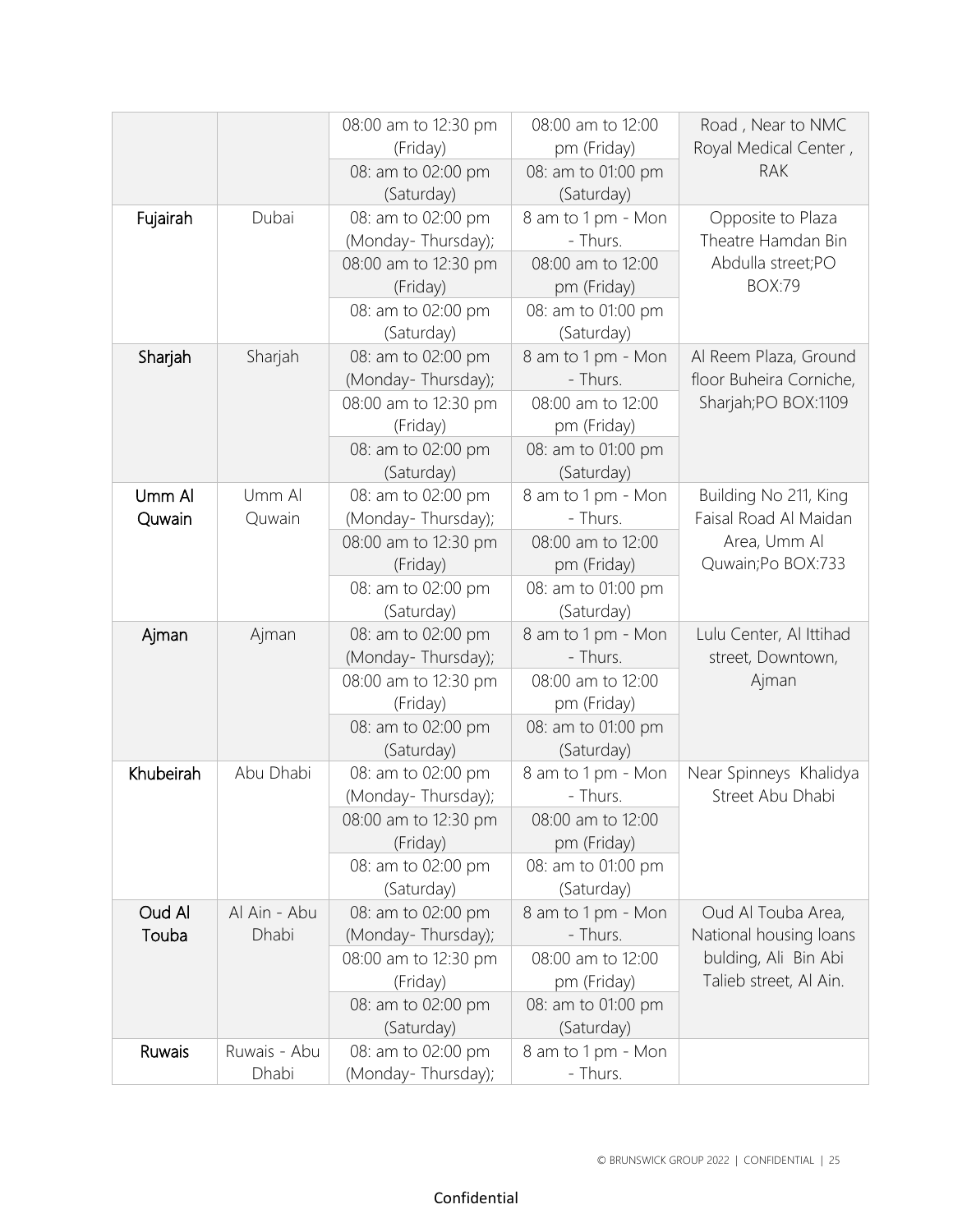| 08:00 am to 12:30 pm | 08:00 am to 12:00  | Central Market, ADNOC |
|----------------------|--------------------|-----------------------|
| (Friday)             | pm (Friday)        | Housung complex,      |
| 08: am to 02:00 pm   | 08: am to 01:00 pm | Ruwaise               |
| (Saturday)           | (Saturday)         |                       |

## **EIB – Participating Branches**

| <b>Branch</b><br>name               | <b>Branch</b><br>Location-<br>Area | <b>Customer Timing</b>                                                         | <b>IPO</b><br>Subscription<br>Timings                                  | <b>Branch</b><br><b>Address</b>                                  | Contact<br>Number                                       |
|-------------------------------------|------------------------------------|--------------------------------------------------------------------------------|------------------------------------------------------------------------|------------------------------------------------------------------|---------------------------------------------------------|
| Diyafa<br>Road<br><b>Branch</b>     | Dubai                              | Monday to Saturday<br>(8am - 2pm)<br>Friday<br>(8am - 12.30pm)                 | Monday to<br>Saturday<br>(8am - 1pm)<br>Friday<br>(8am -<br>11.30am)   | Opposite<br><b>DUNE Center,</b><br>Al Diyafa<br>Street           | 800<br><b>TECOM</b><br><b>IPO</b><br>(800 83266<br>476) |
| Healthcare<br>City Branch           | Dubai                              | Monday to Thursday<br>(8am - 4pm)<br>Friday<br>(8 - 12.30pm & 2pm -<br>4pm)    | Monday to<br>Thursday<br>$(8am - 1pm)$<br>Friday<br>(8am -<br>11.30am) | Building 16,<br>Dubai Health<br>Care City                        | 800<br><b>TECOM</b><br><b>IPO</b>                       |
| El Al Wasl<br>Road<br><b>Branch</b> | Dubai                              | Monday to Saturday<br>(8am - 8pm)<br>Friday<br>(8am - 12.30pm)                 | Monday to<br>Saturday<br>$(8am - 1pm)$<br>Friday<br>(8am -<br>11.30am) | Al Wasl Road,<br>Al Ferdous 1<br><b>Building</b>                 | 800<br><b>TECOM</b><br><b>IPO</b>                       |
| El Ibn<br><b>Battuta</b><br>Mall    | Dubai                              | Monday to Saturday<br>$(10am - 10pm)$<br>Friday<br>(3pm - 10pm)                | Monday to<br>Saturday<br>(10am - 2pm)<br>Friday<br>(closed)            | Shop No. 143<br>A, China<br>Court, Ibn<br>Batutta Mall,<br>Dubai | 800<br><b>TECOM</b><br><b>IPO</b>                       |
| El Jebel Ali                        | Dubai                              | Monday to Thursday<br>(8am - 3pm)<br>Friday<br>(8am - 12.30pm & 2pm<br>$-3pm)$ | Monday to<br>Thursday<br>$(8am - 1pm)$<br>Friday<br>(8am -<br>11.30am) | Banking<br>Complex,<br><b>JAFZA Main</b><br>Gate, Jebel<br>Ali   | 800<br><b>TECOM</b><br><b>IPO</b>                       |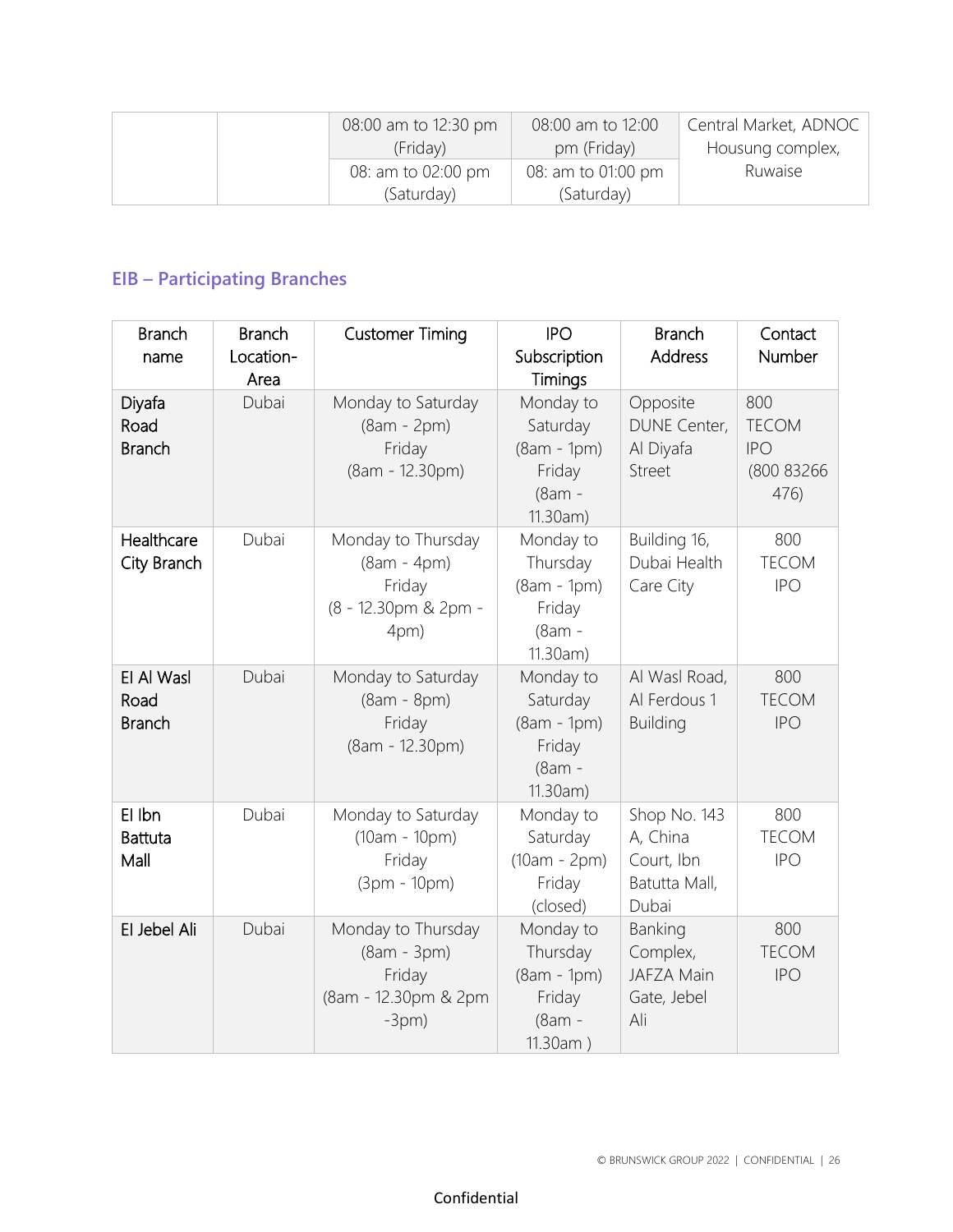| Nad Al<br>Hamar                    | Deira                  | Monday to Saturday<br>(8am - 2pm)<br>Friday<br>(8am - 12.30pm)   | Monday to<br>Saturday<br>$(8am - 1pm)$<br>Friday<br>(8am -<br>11.30am) | Bel Remaitha<br>Club<br>Building, Show<br>Rooms # S-8<br>& S-9, Nad Al<br>Hamar Area,<br>Al Rubat<br>street | 800<br><b>TECOM</b><br><b>IPO</b> |
|------------------------------------|------------------------|------------------------------------------------------------------|------------------------------------------------------------------------|-------------------------------------------------------------------------------------------------------------|-----------------------------------|
| Al Tawar<br><b>Branch</b>          | Deira                  | Monday to Saturday<br>(8am - 2pm)<br>Friday<br>(8am - 12.30pm)   | Monday to<br>Saturday<br>$(8am - 1pm)$<br>Friday<br>(8am -<br>11.30am) | Al Nahda<br>Road, Near Al<br><b>Twar Centre</b>                                                             | 800<br><b>TECOM</b><br><b>IPO</b> |
| Warqaa<br>Mall Branch              | Deira                  | Monday to Saturday<br>(9am - 9pm)<br>Friday<br>(3pm - 9pm)       | Monday to<br>Saturday<br>$(9am - 1pm)$<br>Friday<br>(closed)           | Warqaa City<br>Mall, Al<br>Warqaa 4.                                                                        | 800<br><b>TECOM</b><br><b>IPO</b> |
| Halwan<br><b>Branch</b>            | Sharjah &<br>NE Region | Monday to Saturday<br>(8am - 8pm)<br>Friday<br>(8am - 11.30am    | Monday to<br>Saturday<br>$(8am - 1pm)$<br>Friday<br>(8am -<br>10.30am) | Sheikh Isam<br>Building, Wasit<br>Street,<br>Industrial<br>Area,<br>Halwaan,<br>Sharjah                     | 800<br><b>TECOM</b><br><b>IPO</b> |
| EI AI<br>Rahmaniya<br>Mall         | Sharjah &<br>NE Region | Monday to Saturday<br>(9am - 9pm)<br>Friday<br>(3pm - 9pm)       | Monday to<br>Saturday<br>$(9am - 1pm)$<br>Friday<br>(closed)           | Al Rahmaniya<br>Mall, ground<br>floor, next to<br>Babyshop,<br>Sharjah.                                     | 800<br><b>TECOM</b><br><b>IPO</b> |
| Ajman<br>Kalifa Bin<br>Zayed       | Ajman                  | Monday to Saturday<br>(8am - 2pm)<br>Friday<br>(8am - 12.30pm)   | Monday to<br>Saturday<br>$(8am - 1pm)$<br>Friday<br>(8am -<br>11.30am) | Al Jurf 2,<br>close to City<br>Centre Ajman                                                                 | 800<br><b>TECOM</b><br><b>IPO</b> |
| Ras Al<br>Khaimah<br><b>Branch</b> | Ras Al<br>Khaimah      | Monday to Saturday<br>$(8am - 8pm)$<br>Friday<br>(8am - 12.30pm) | Monday to<br>Saturday<br>$(8am - 1pm)$<br>Friday<br>(8am -<br>11.30am) | Emirates<br>Islamic<br>Tower,<br>Ground Floor,<br>Al Muntaser<br>Road - Al<br>Nakheel Area                  | 800<br><b>TECOM</b><br><b>IPO</b> |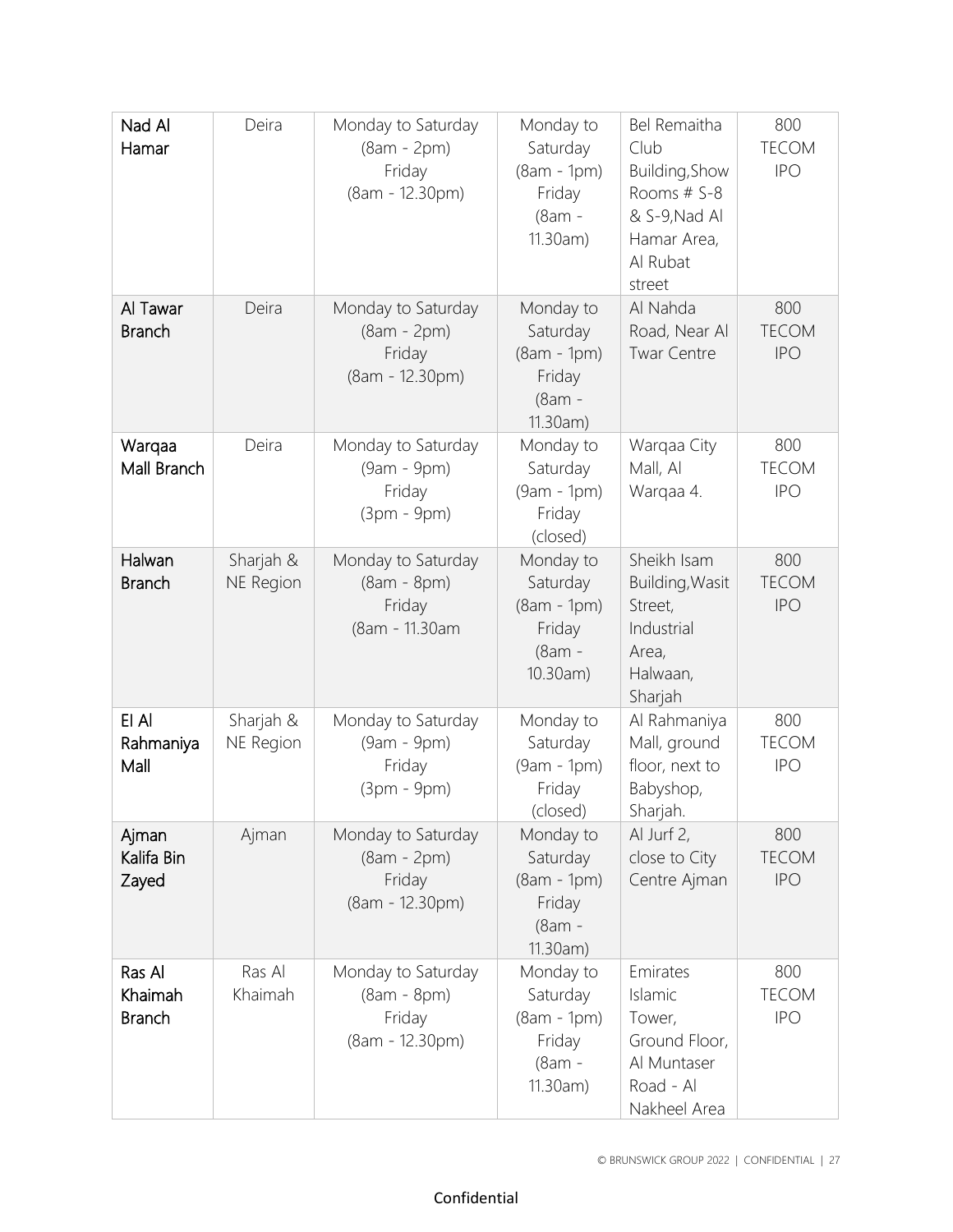| Fujairah<br><b>Branch</b>     | Fujairah  | Monday to Saturday<br>$(8am - 2pm)$<br>Friday<br>(8am - 12.30pm)   | Monday to<br>Saturday<br>$(8am - 1pm)$<br>Friday<br>(8am -<br>11.30am)  | Near<br>Choithram<br>Supermarket,<br>Sheikh<br>Hamad Bin<br>Abdulla<br><b>Street</b> | 800<br><b>TECOM</b><br><b>IPO</b> |
|-------------------------------|-----------|--------------------------------------------------------------------|-------------------------------------------------------------------------|--------------------------------------------------------------------------------------|-----------------------------------|
| Khalifa City<br><b>Branch</b> | Abu Dhabi | Monday to Saturday<br>$(8 am - 8 pm)$<br>Friday<br>(8am - 12.30pm) | Monday to<br>Saturday<br>(8 am to 1 pm)<br>Friday<br>(8am -<br>11.30am) | Villa # 104,<br>Sector SE-02,<br>Khalifa City<br>Main Street,<br>Abu Dhabi           | 800<br><b>TECOM</b><br><b>IPO</b> |
| Main<br>Branch Abu<br>Dhabi   | Abu Dhabi | Monday to Saturday<br>$(8am - 2pm)$<br>Friday<br>(8am - 12.30pm)   | Monday to<br>Saturday<br>$(8am - 1pm)$<br>Friday<br>(8am -<br>11.30am)  | Khalidiyah<br>Corniche<br>Area, Wave<br>Tower                                        | 800<br><b>TECOM</b><br><b>IPO</b> |
| Al Ain<br><b>Branch</b>       | Al Ain    | Monday to Saturday<br>$(8am - 2pm)$<br>Friday<br>(8am - 12.30pm)   | Monday to<br>Saturday<br>$(8am - 1pm)$<br>Friday<br>(8am -<br>11.30am)  | Jawazat<br>Street, Near<br>Sheikha<br>Salama<br>Mosque                               | 800<br><b>TECOM</b><br><b>IPO</b> |

## **CBD – Participating Branches**

| <b>Branch</b>             | <b>Branch</b> | <b>Customer Timing</b>     | <b>IPO</b>     | <b>Branch</b>    | Contact       |
|---------------------------|---------------|----------------------------|----------------|------------------|---------------|
| name                      | Location-     |                            | Subscription   | <b>Address</b>   | <b>Number</b> |
|                           | Area          |                            | Timings        |                  |               |
|                           | Deira, Dubai  | Monday to Saturday         | Monday to      | Al Ittihad Road, | Elite RM      |
|                           |               | $(8am - 3:30pm)$           | Saturday       | Port Saeed       |               |
| Main Branch               |               | Friday                     | $(8am - 2pm)$  | Area, Dubai      |               |
|                           |               | $(7:30 - 12:30 \text{pm})$ | Friday         |                  |               |
|                           |               |                            | $(8am - 11pm)$ |                  |               |
| Jumeirah<br><b>Branch</b> | Jumeirah      |                            | Monday to      | Jumeirah Road,   | Elite RM      |
|                           |               | Monday to Saturday         | Saturday       | Dubai            |               |
|                           |               | $(8am - 3:30pm)$           | $(8am - 2pm)$  |                  |               |
|                           |               | Friday                     | Friday         |                  |               |
|                           |               | $(7:30 - 12:30 \text{pm})$ | $(8am - 11pm)$ |                  |               |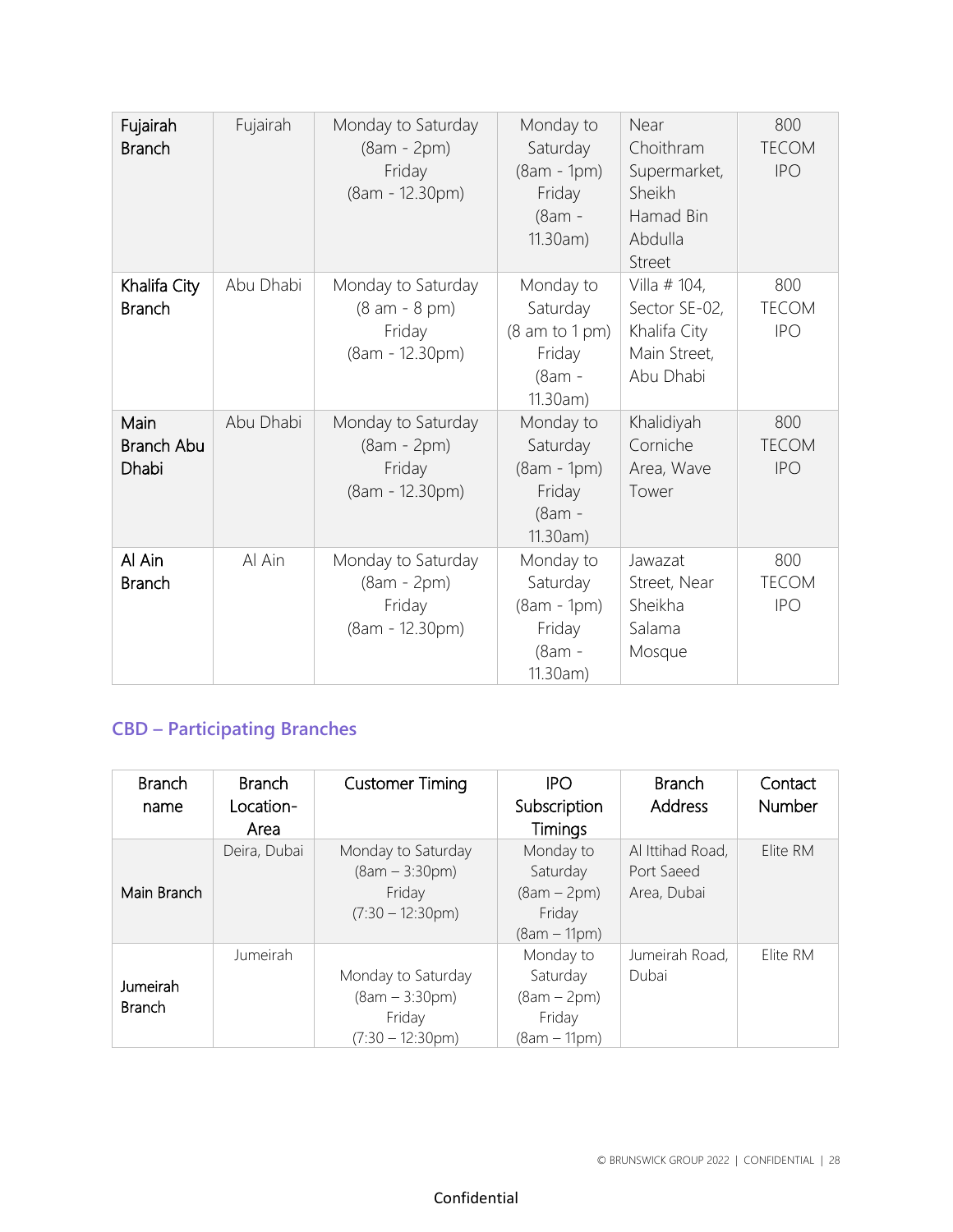| Bur Dubai<br><b>Branch</b>            | Bur Dubai,<br>Dubai     | Monday to Saturday<br>$(8am - 3:30pm)$<br>Friday<br>$(7:30 - 12:30 \text{pm})$ | Monday to<br>Saturday<br>$(8am - 2pm)$<br>Friday<br>$(8am - 11pm)$ | Al Mankhool<br>Road, Bur<br>Dubai, Dubai | Elite RM |
|---------------------------------------|-------------------------|--------------------------------------------------------------------------------|--------------------------------------------------------------------|------------------------------------------|----------|
| Sheikh<br>Zayed Road<br><b>Branch</b> | Sh. Zayed<br>Rd., Dubai | Monday to Saturday<br>$(8am - 3:30pm)$<br>Friday<br>$(7:30 - 12:30 \text{pm})$ | Monday to<br>Saturday<br>$(8am - 2pm)$<br>Friday<br>$(8am - 11pm)$ | Sheikh Zayed<br>Road, Dubai              | Elite RM |
| Zayed the<br>First branch             | Abu Dhabi               | Monday to Saturday<br>$(8am - 3:30pm)$<br>Friday<br>$(7:30 - 12:30 \text{pm})$ | Monday to<br>Saturday<br>$(8am - 2pm)$<br>Friday<br>$(8am - 11pm)$ | Zayed The First<br>Road, Abu<br>Dhabi    | Elite RM |
| Sharjah<br><b>Branch</b>              | Sharjah                 | Monday to Saturday<br>$(8am - 3:30pm)$<br>Friday<br>$(7:30 - 12:30 \text{pm})$ | Monday to<br>Saturday<br>$(8am - 2pm)$<br>Friday<br>$(8am - 11pm)$ | King Abdulaziz<br>Road, Sharjah          | Elite RM |

## **SIB – Participating Branches**

| <b>Branch</b><br>name                    | <b>Branch</b><br>Location-<br>Area | <b>Customer Timing</b>                                                          | <b>IPO</b><br>Subscription<br>Timings                                                 | <b>Branch</b><br>Address                                       | Contact<br>Number |
|------------------------------------------|------------------------------------|---------------------------------------------------------------------------------|---------------------------------------------------------------------------------------|----------------------------------------------------------------|-------------------|
| Mall of the<br>Emirates<br><b>Branch</b> | Dubai                              | Saturday to Thursday<br>$(9am - 9pm)$<br>Friday<br>$(3pm-9pm)$                  | Saturday to<br>Thursday<br>$(9am - 9pm)$<br>Friday<br>$(3pm-9pm)$                     | Mall of the<br>Emirates, First<br>Floor, Entrance<br>$\forall$ | 06 5 999<br>999   |
| Port Saeed<br><b>Branch</b>              | Dubai                              | Monday to Saturday<br>$(8am - 8pm)$<br>Friday<br>(8am - 12:30pm & 3pm -<br>8pm) | Monday to<br>Saturday<br>$(8am - 8pm)$<br>Friday<br>$(8am - 12:30pm)$<br>& 3pm - 8pm) | Port Saeed<br>Area, Near<br>Deira City<br>Centre               | 06 5 999<br>999   |
| Sheikh Zayed<br>Road Branch              | Dubai                              | Monday to Saturday<br>$(8am - 2:30pm)$<br>Friday<br>$(7:30am - 12:30pm)$        | Monday to<br>Saturday<br>$(8am - 2:30pm)$<br>Friday<br>$(7:30am -$<br>12:30pm)        | Sheikh Zayed<br>Road, Nassima<br>Tower Next to<br>Voco Hotel   | 06 5 999<br>999   |
| Al Tawar<br><b>Branch</b>                | Dubai                              | Monday to Saturday<br>$(8am - 2:30pm)$<br>Friday                                | Monday to<br>Saturday<br>$(8am - 2:30pm)$                                             | Al Nahda<br>Road, Next to<br>Al Qusais                         | 06 5 999<br>999   |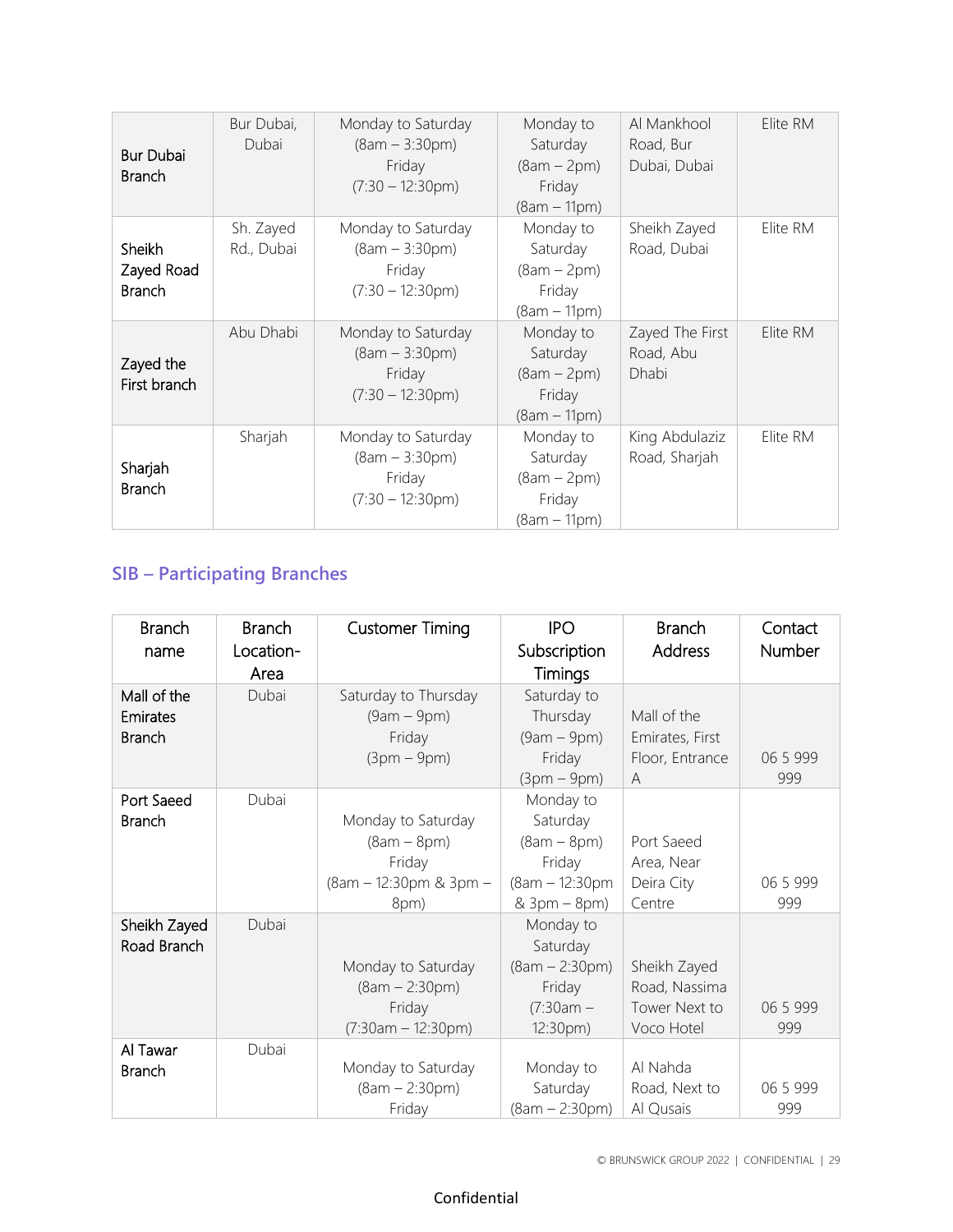|                           |                             | $(7:30am - 12:30pm)$                                                     | Friday                                                           | Metro Station                                                                |                 |
|---------------------------|-----------------------------|--------------------------------------------------------------------------|------------------------------------------------------------------|------------------------------------------------------------------------------|-----------------|
|                           |                             |                                                                          | $(7:30am -$                                                      | and Al Twar                                                                  |                 |
|                           |                             |                                                                          | 12:30pm)                                                         | Centre                                                                       |                 |
| Mirdif City               | Dubai                       |                                                                          | Saturday to                                                      |                                                                              |                 |
| Center                    |                             | Saturday to Thursday                                                     | Thursday                                                         | Mirdif City                                                                  |                 |
| <b>Branch</b>             |                             | $(9am - 9pm)$                                                            | $(9am - 9pm)$                                                    | Center, First                                                                |                 |
|                           |                             | Friday                                                                   | Friday                                                           | Floor, Entrance                                                              | 06 5 999        |
|                           |                             | $(3pm-9pm)$                                                              | $(3pm-9pm)$                                                      | Α                                                                            | 999             |
| Al Dhaid<br><b>Branch</b> | Al Dhaid                    |                                                                          | Monday to<br>Saturday                                            |                                                                              |                 |
|                           |                             | Monday to Saturday                                                       | $(8am - 2:30pm)$                                                 |                                                                              |                 |
|                           |                             | $(8am - 2:30pm)$                                                         | Friday                                                           | Al Dhaid,                                                                    |                 |
|                           |                             | Friday                                                                   | $(7:15am -$                                                      | Sharjah CO-                                                                  | 06 5 999        |
|                           |                             | $(7:15am - 11:45am)$                                                     | 11:45am)                                                         | OP Building                                                                  | 999             |
| Khorfakkan                | Sharjah $-$                 |                                                                          | Monday to                                                        |                                                                              |                 |
| <b>Branch</b>             | Khorfakkan -                |                                                                          | Saturday                                                         | Al Rugaylat                                                                  |                 |
|                           | East Coast                  | Monday to Saturday                                                       | $(8am - 2:30pm)$                                                 | Road,                                                                        |                 |
|                           |                             | $(8am - 2:30pm)$                                                         | Friday                                                           | Opposite                                                                     |                 |
|                           |                             | Friday                                                                   | $(7:15am -$                                                      | Khorfakan                                                                    | 06 5 999        |
|                           |                             | $(7:15am - 11:45am)$                                                     | 11:45am)                                                         | Beach                                                                        | 999             |
| Dibba Al<br>Hisn Branch   | Sharjah $-$<br>Dibba - East |                                                                          | Monday to<br>Saturday                                            | Al Akd Al                                                                    |                 |
|                           | Coast                       | Monday to Saturday                                                       | $(8am - 2:30pm)$                                                 | Fareed Road,                                                                 |                 |
|                           |                             | $(8am - 2:30pm)$                                                         | Friday                                                           | Near to                                                                      |                 |
|                           |                             | Friday                                                                   | $(7:15am -$                                                      | Government                                                                   | 06 5 999        |
|                           |                             | $(7:15am - 11:45am)$                                                     | 11:45am)                                                         | <b>Buildings</b>                                                             | 999             |
| Kalba Branch              | Sharjah $-$                 |                                                                          | Monday to                                                        |                                                                              |                 |
|                           | Kalba - East                |                                                                          | Saturday                                                         |                                                                              |                 |
|                           | Coast                       | Monday to Saturday                                                       | $(8am - 2:30pm)$                                                 | Sheikh Saeed                                                                 |                 |
|                           |                             | $(8am - 2:30pm)$                                                         | Friday                                                           | Road,                                                                        |                 |
|                           |                             | Friday<br>$(7:15am - 11:45am)$                                           | $(7:15am -$<br>11:45am)                                          | Opposite Sidra<br>Park                                                       | 06 5 999<br>999 |
| Fujairah                  | Fujairah                    |                                                                          | Monday to                                                        |                                                                              |                 |
| <b>Branch</b>             |                             |                                                                          | Saturday (8am                                                    |                                                                              |                 |
|                           |                             | Monday to Saturday                                                       | $-2:30pm)$                                                       |                                                                              |                 |
|                           |                             | $(8am - 2:30pm)$                                                         | Friday                                                           |                                                                              |                 |
|                           |                             | Friday                                                                   | $(7:30am -$                                                      | Hamad Bin                                                                    | 06 5 999        |
|                           |                             | $(7:30am - 12:30pm)$                                                     | 12:30pm)                                                         | Abdullah Road                                                                | 999             |
| Al Ain Main               | Al Ain                      |                                                                          | Monday to                                                        | Oud Al Toba                                                                  |                 |
|                           |                             |                                                                          |                                                                  |                                                                              |                 |
|                           |                             |                                                                          |                                                                  |                                                                              |                 |
|                           |                             |                                                                          |                                                                  |                                                                              |                 |
|                           |                             |                                                                          |                                                                  |                                                                              |                 |
| <b>Branch</b>             |                             | Monday to Saturday<br>$(8am - 2:30pm)$<br>Friday<br>$(7:30am - 12:30pm)$ | Saturday (8am<br>$-2:30pm)$<br>Friday<br>$(7:30am -$<br>12:30pm) | Area, Ali Bin<br>Abi Taleb<br>Road, Khalifa<br>Al Salmeen<br><b>Building</b> | 06 5 999<br>999 |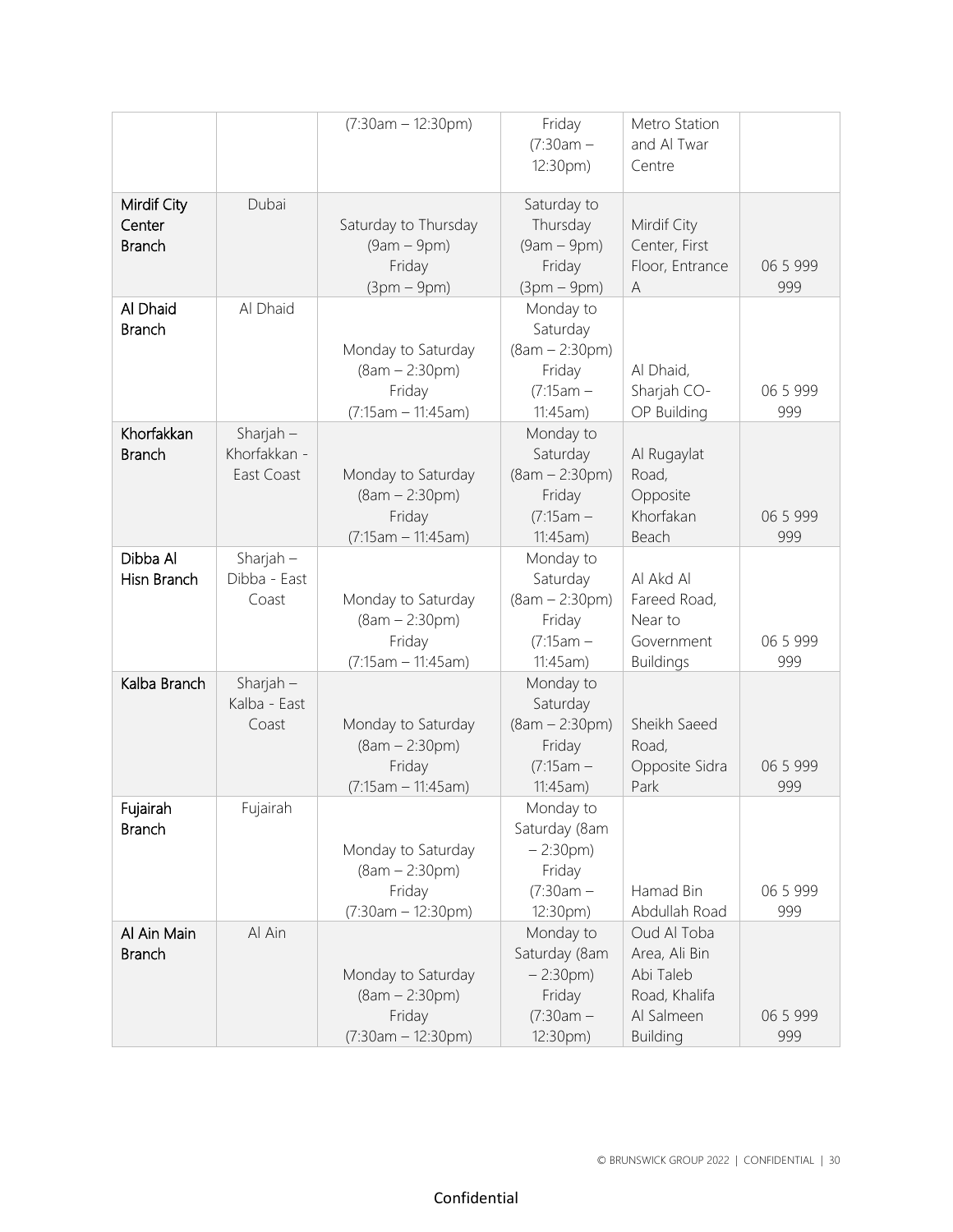| Hazza'a Bin    | Al Ain    |                                        | Monday to                    |                              |          |
|----------------|-----------|----------------------------------------|------------------------------|------------------------------|----------|
| Zayed          |           |                                        | Saturday (8am                |                              |          |
| Stadium        |           | Monday to Saturday                     | $-8$ pm $)$                  | Hamdan Bin                   |          |
| <b>Branch</b>  |           | $(8am - 8pm)$                          | Friday                       | Mohamad                      |          |
|                |           | Friday                                 | $(8am -$                     | Road, Next to                |          |
|                |           | (8am - 12:30pm & 3pm -                 | 12:30pm) &                   | Hazza'a Bin                  | 06 5 999 |
|                |           | 8pm)                                   | $(3pm - 8pm)$                | Zayed Stadium                | 999      |
| Abu Dhabi      | Abu Dhabi |                                        | Monday to                    |                              |          |
| Mall Branch    |           | Monday to Saturday                     | Saturday (9am                | Abu Dhabi                    |          |
|                |           | $(9am - 9pm)$                          | $-9$ pm $)$                  | Mall, First                  |          |
|                |           | Friday                                 | Friday                       | Floor, Near to               | 06 5 999 |
|                |           | $(3pm-9pm)$                            | $(3pm-9pm)$                  | Main Entrance                | 999      |
| Musaffah       | Abu Dhabi |                                        | Monday to                    |                              |          |
| <b>Branch</b>  |           | Monday to Saturday<br>$(8am - 2:30pm)$ | Saturday<br>$(8am - 2:30pm)$ | Musaffah<br>Indusrtial Area, |          |
|                |           | Friday                                 | Friday (7:30am               | Al Fahim HQ                  | 06 5 999 |
|                |           | $(7:30am - 12:30pm)$                   | $-12:30pm)$                  | <b>Building</b>              | 999      |
| Al Khalidya    | Abu Dhabi |                                        | Monday to                    |                              |          |
| <b>Branch</b>  |           | Monday to Saturday                     | Saturday                     | Mubarak Bin                  |          |
|                |           | $(8am - 2:30pm)$                       | $(8am - 2:30pm)$             | Mohamad                      |          |
|                |           | Friday                                 | Friday (7:30am               | Road, Shining                | 06 5 999 |
|                |           | $(7:30am - 12:30pm)$                   | $-12:30pm)$                  | Tower                        | 999      |
| Ras al         | Ras al    |                                        | Monday to                    |                              |          |
| Khaimah        | Khaimah   | Monday to Saturday                     | Saturday                     |                              |          |
| <b>Branch</b>  |           | $(8am - 2:30pm)$                       | $(8am - 2:30pm)$             | Al Nakheel                   |          |
|                |           | Friday                                 | Friday (7:30am               | Area, Al                     | 06 5 999 |
|                |           | $(7:30am - 12:30pm)$                   | $-12:30pm)$                  | Muntasir Road                | 999      |
| Sharjah Main   | Sharjah   |                                        | Monday to                    | Al Khan Area,                |          |
| <b>Branch</b>  |           | Monday to Saturday                     | Saturday (8am                | Near Al Qasba                |          |
|                |           | $(8am - 2:30pm)$                       | $-2:30pm)$                   | Canal, Sharjah               |          |
|                |           | Friday                                 | Friday                       | Islamic Bank                 | 06 5 999 |
|                |           | $(7:15am - 11:45am)$                   | $(7:15am - 11:45)$           | Tower                        | 999      |
| <b>Buhaira</b> | Sharjah   |                                        | Monday to                    |                              |          |
| <b>Branch</b>  |           | Monday to Saturday<br>$(8am - 2:30pm)$ | Saturday (8am                | Corniche Al                  |          |
|                |           | Friday                                 | $-2:30pm)$<br>Friday         | Buhairah Road,               | 06 5 999 |
|                |           | $(7:15am - 11:45am)$                   | $(7:15am - 11:45)$           | Al Dana Tower                | 999      |
| King Faisal    | Sharjah   |                                        | Monday to                    |                              |          |
| Street -       |           | Monday to Saturday                     | Saturday (8am                |                              |          |
| Gents Branch   |           | $(8am - 2:30pm)$                       | $-2:30pm)$                   | King Faisal                  |          |
|                |           | Friday                                 | Friday                       | Street, Al Husn              | 06 5 999 |
|                |           | $(7:15am - 11:45am)$                   | $(7:15am - 11:45)$           | Tower                        | 999      |
| King Faisal    | Sharjah   |                                        | Monday to                    |                              |          |
| Street -       |           | Monday to Saturday                     | Saturday (8am                |                              |          |
| Ladies         |           | $(8am - 2:30pm)$                       | $-2:30pm)$                   | King Faisal                  |          |
| <b>Branch</b>  |           | Friday                                 | Friday                       | Street, Al Husn              | 06 5 999 |
|                |           | $(7:15am - 11:45am)$                   | $(7:15am - 11:45)$           | Tower                        | 999      |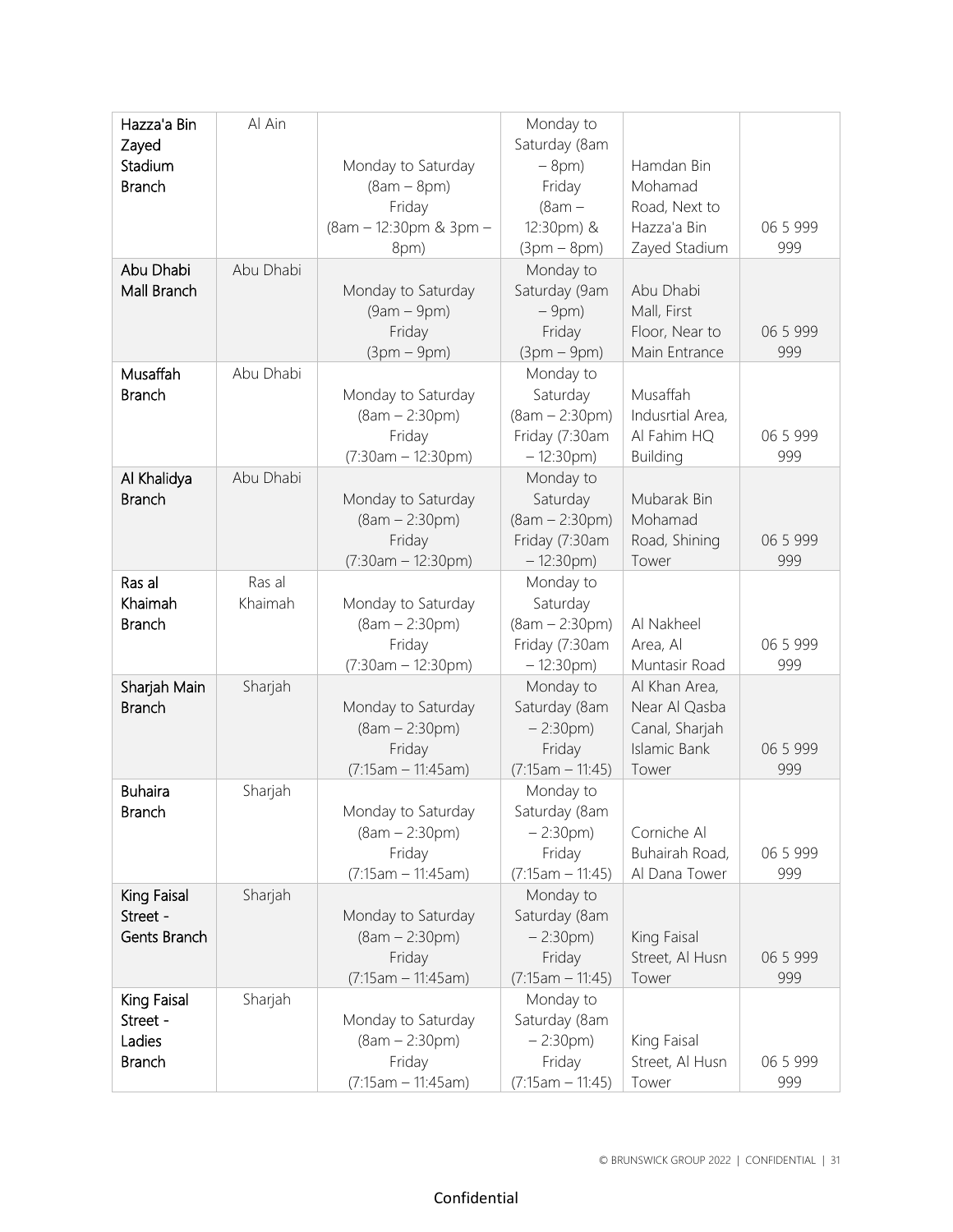| Sahara<br>Center<br><b>Branch</b>                                 | Sharjah | Monday to Saturday<br>$(9am - 9pm)$                                                     | Monday to<br>Saturday (9am<br>$-9$ pm $)$                                                         | Sahara Center,<br>Lower Ground<br>Floor, Banks                                           |                 |
|-------------------------------------------------------------------|---------|-----------------------------------------------------------------------------------------|---------------------------------------------------------------------------------------------------|------------------------------------------------------------------------------------------|-----------------|
|                                                                   |         | Friday<br>$(3pm-9pm)$                                                                   | Friday<br>$(3pm-9pm)$                                                                             | and Services<br>Area                                                                     | 06 5 999<br>999 |
| Muwaileh<br><b>Branch</b>                                         | Sharjah | Monday to Saturday<br>$(8am - 2:30pm)$<br>Friday<br>$(7:15am - 11:45am)$                | Monday to<br>Saturday (8am<br>$-2:30pm)$<br>Friday<br>$(7:15am - 11:45)$                          | Muwaileh<br>Area,<br>University City<br>Road                                             | 06 5 999<br>999 |
| Wasit Branch                                                      | Sharjah | Monday to Saturday<br>$(8am - 8pm)$<br>Friday<br>(7:15am - 11:45am & 3pm<br>$-8$ pm $)$ | Monday to<br>Saturday (8am<br>$-8$ pm $)$<br>Friday<br>$(7:15am -$<br>11:45am) &<br>$(3pm - 8pm)$ | Al Khazamiyah<br>Area, Wasit<br>Road, Near to<br>Al Qasimi<br>Hospital                   | 06 5 999<br>999 |
| Saif Zone<br><b>Branch</b>                                        | Sharjah | Monday to Saturday<br>$(8am - 2:30pm)$<br>Friday<br>$(7:15am - 11:45am)$                | Monday to<br>Saturday (8am<br>$-2:30pm)$<br>Friday<br>$(7:15am - 11:45)$                          | Sharjah Airport<br>Road, Saif<br>Zone Area,<br>Next to<br><b>Emirates Post</b><br>Office | 06 5 999<br>999 |
| Sharjah<br>Economic<br>Development<br>Department<br><b>Branch</b> | Sharjah | Monday to Saturday<br>$(8am - 2:30pm)$<br>Friday<br>$(7:15am - 11:45am)$                | Monday to<br>Saturday (8am<br>$-2:30pm)$<br>Friday<br>$(7:15am - 11:45)$                          | Al Layyah<br>Area, Sharjah<br>Economic<br>Development<br>Departmen<br><b>Building</b>    | 06 5 999<br>999 |
| Matajer Al<br>Mirgab<br><b>Branch</b>                             | Sharjah | Monday to Saturday<br>$(9am - 9pm)$<br>Friday<br>$(3pm-9pm)$                            | Monday to<br>Saturday (9am<br>$-9$ pm $)$<br>Friday<br>$(3pm-9pm)$                                | Matajer Al<br>Mirgab, Al<br>Mirgab Area,<br>Al Sharq Street<br>to Ajman                  | 06 5 999<br>999 |
| Matajer Al<br>Jurainah<br><b>Branch</b>                           | Sharjah | Monday to Saturday<br>$(9am - 9pm)$<br>Friday<br>$(3pm-9pm)$                            | Monday to<br>Saturday (9am<br>$-9$ pm $)$<br>Friday<br>$(3pm-9pm)$                                | Matajer Al<br>Jurainah, Al<br>Juraina Area<br>Near University<br>City Area               | 06 5 999<br>999 |
| Sharjah<br>Court Branch                                           | Sharjah | Monday to Saturday<br>$(8am - 2:30pm)$<br>Friday<br>$(7:15am - 11:45am)$                | Monday to<br>Saturday (8am<br>$-2:30pm)$<br>Friday<br>$(7:15am - 11:45)$                          | Al Khan Area,<br>Al Meena<br><b>Street Port</b><br>Khalid, Sharjah<br>Court Building     | 06 5 999<br>999 |
| University of<br>Sharjah -<br>Ladies<br><b>Branch</b>             | Sharjah | Monday to Saturday<br>$(8am - 2:30pm)$<br>Friday<br>$(7:15am - 11:45am)$                | Monday to<br>Saturday (8am<br>$-2:30pm)$<br>Friday                                                | University City<br>Area,<br>University of<br>Sharjah,                                    | 06 5 999<br>999 |